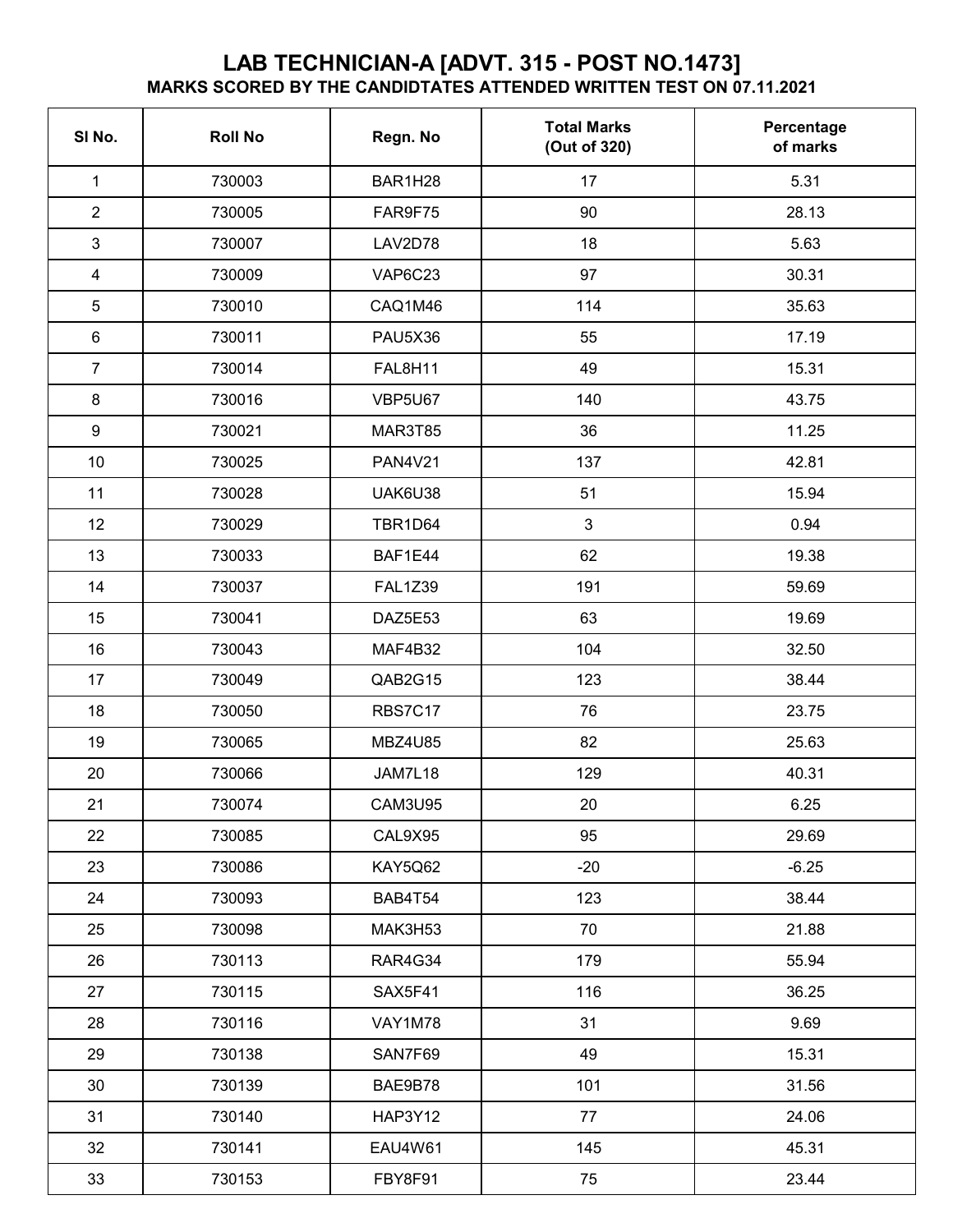| SI No. | <b>Roll No</b> | Regn. No       | <b>Total Marks</b><br>(Out of 320) | Percentage<br>of marks |
|--------|----------------|----------------|------------------------------------|------------------------|
| 34     | 730160         | DBQ8V77        | 70                                 | 21.88                  |
| 35     | 730163         | JAQ4N96        | 41                                 | 12.81                  |
| 36     | 730164         | <b>LAS6Z13</b> | 62                                 | 19.38                  |
| 37     | 730167         | BAU5E47        | $-1$                               | $-0.31$                |
| 38     | 730172         | <b>UBQ2V19</b> | 105                                | 32.81                  |
| 39     | 730173         | DAU9Z47        | 135                                | 42.19                  |
| 40     | 730186         | JAZ8H55        | 83                                 | 25.94                  |
| 41     | 730189         | DAP9F56        | 60                                 | 18.75                  |
| 42     | 730196         | JBP6M36        | 62                                 | 19.38                  |
| 43     | 730198         | <b>JBQ1N21</b> | 106                                | 33.13                  |
| 44     | 730199         | CAP9U65        | 101                                | 31.56                  |
| 45     | 730202         | SAC6L59        | 133                                | 41.56                  |
| 46     | 730203         | SAC4E36        | 65                                 | 20.31                  |
| 47     | 730206         | <b>VAS4G93</b> | 70                                 | 21.88                  |
| 48     | 730208         | UAB2H46        | 32                                 | 10.00                  |
| 49     | 730218         | <b>SAM2L79</b> | 105                                | 32.81                  |
| 50     | 730228         | NBP5V12        | 106                                | 33.13                  |
| 51     | 730231         | JAF2W86        | 71                                 | 22.19                  |
| 52     | 730240         | <b>LAV1B22</b> | 48                                 | 15.00                  |
| 53     | 730241         | SAR8D94        | 40                                 | 12.50                  |
| 54     | 730242         | DAQ8E93        | 22                                 | 6.88                   |
| 55     | 730244         | TBQ3F74        | 15                                 | 4.69                   |
| 56     | 730249         | WBR8F89        | 108                                | 33.75                  |
| 57     | 730260         | <b>DAP7S72</b> | 52                                 | 16.25                  |
| 58     | 730266         | LAY5W64        | 98                                 | 30.63                  |
| 59     | 730268         | QAW2H53        | 203                                | 63.44                  |
| 60     | 730269         | QAW9T55        | 59                                 | 18.44                  |
| 61     | 730271         | QAT6C48        | 34                                 | 10.63                  |
| 62     | 730285         | <b>JAQ1V13</b> | 205                                | 64.06                  |
| 63     | 730291         | PBS3Z28        | 175                                | 54.69                  |
| 64     | 730292         | <b>LAS4U32</b> | 93                                 | 29.06                  |
| 65     | 730298         | <b>PAY2M61</b> | 66                                 | 20.63                  |
| 66     | 730309         | FBQ6L17        | 86                                 | 26.88                  |
| 67     | 730328         | WAW5X13        | 87                                 | 27.19                  |
| 68     | 730331         | GAQ4L34        | 103                                | 32.19                  |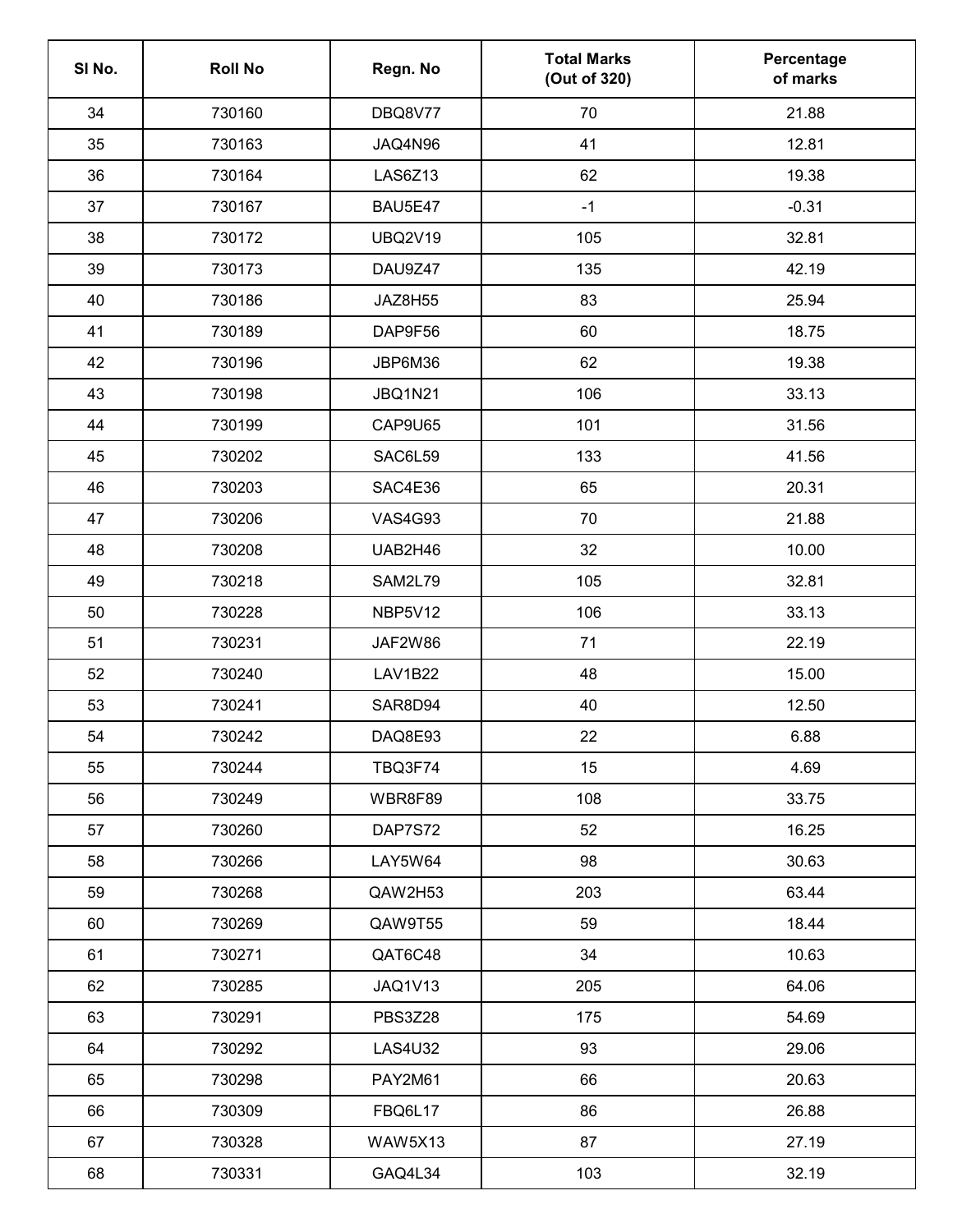| SI No. | <b>Roll No</b> | Regn. No       | <b>Total Marks</b><br>(Out of 320) | Percentage<br>of marks |
|--------|----------------|----------------|------------------------------------|------------------------|
| 69     | 730332         | KAK7D97        | 54                                 | 16.88                  |
| 70     | 730344         | MAR4N17        | 254                                | 79.38                  |
| 71     | 730345         | TAM8E66        | 16                                 | 5.00                   |
| 72     | 730346         | CAW5J41        | 120                                | 37.50                  |
| 73     | 730350         | VAP8B72        | 28                                 | 8.75                   |
| 74     | 730352         | <b>BAT4S35</b> | 45                                 | 14.06                  |
| 75     | 730353         | BAW7Y75        | 92                                 | 28.75                  |
| 76     | 730359         | SBS4E81        | 119                                | 37.19                  |
| 77     | 730360         | GAX9M45        | 92                                 | 28.75                  |
| 78     | 730361         | <b>HAK7J63</b> | 123                                | 38.44                  |
| 79     | 730364         | KBP5D24        | 134                                | 41.88                  |
| 80     | 730372         | JAJ3Z52        | 129                                | 40.31                  |
| 81     | 730374         | QAY6D83        | 155                                | 48.44                  |
| 82     | 730375         | SAX2H28        | 107                                | 33.44                  |
| 83     | 730382         | <b>FAU5G48</b> | 162                                | 50.63                  |
| 84     | 730390         | BBX8N35        | 89                                 | 27.81                  |
| 85     | 730391         | MAQ9G19        | 113                                | 35.31                  |
| 86     | 730396         | <b>VAV3W27</b> | 93                                 | 29.06                  |
| 87     | 730397         | WAP5M63        | 106                                | 33.13                  |
| 88     | 730405         | VAL5N95        | 40                                 | 12.50                  |
| 89     | 730426         | CAU2H73        | 124                                | 38.75                  |
| 90     | 730427         | VAQ4H62        | 32                                 | 10.00                  |
| 91     | 730432         | NAV9N61        | 196                                | 61.25                  |
| 92     | 730436         | JAE9T23        | 51                                 | 15.94                  |
| 93     | 730443         | NAU2T63        | 71                                 | 22.19                  |
| 94     | 730447         | <b>TAS9R19</b> | 65                                 | 20.31                  |
| 95     | 730449         | SAZ9M96        | 101                                | 31.56                  |
| 96     | 730450         | RAZ5D82        | 57                                 | 17.81                  |
| 97     | 730459         | KAJ1F37        | 146                                | 45.63                  |
| 98     | 730460         | TAX7B64        | 30                                 | 9.38                   |
| 99     | 730463         | JAD1B54        | 54                                 | 16.88                  |
| 100    | 730466         | UAS9P64        | 85                                 | 26.56                  |
| 101    | 730469         | QAG5F63        | 42                                 | 13.13                  |
| 102    | 730470         | <b>NAT4U85</b> | 105                                | 32.81                  |
| 103    | 730476         | <b>BAY3S22</b> | 122                                | 38.13                  |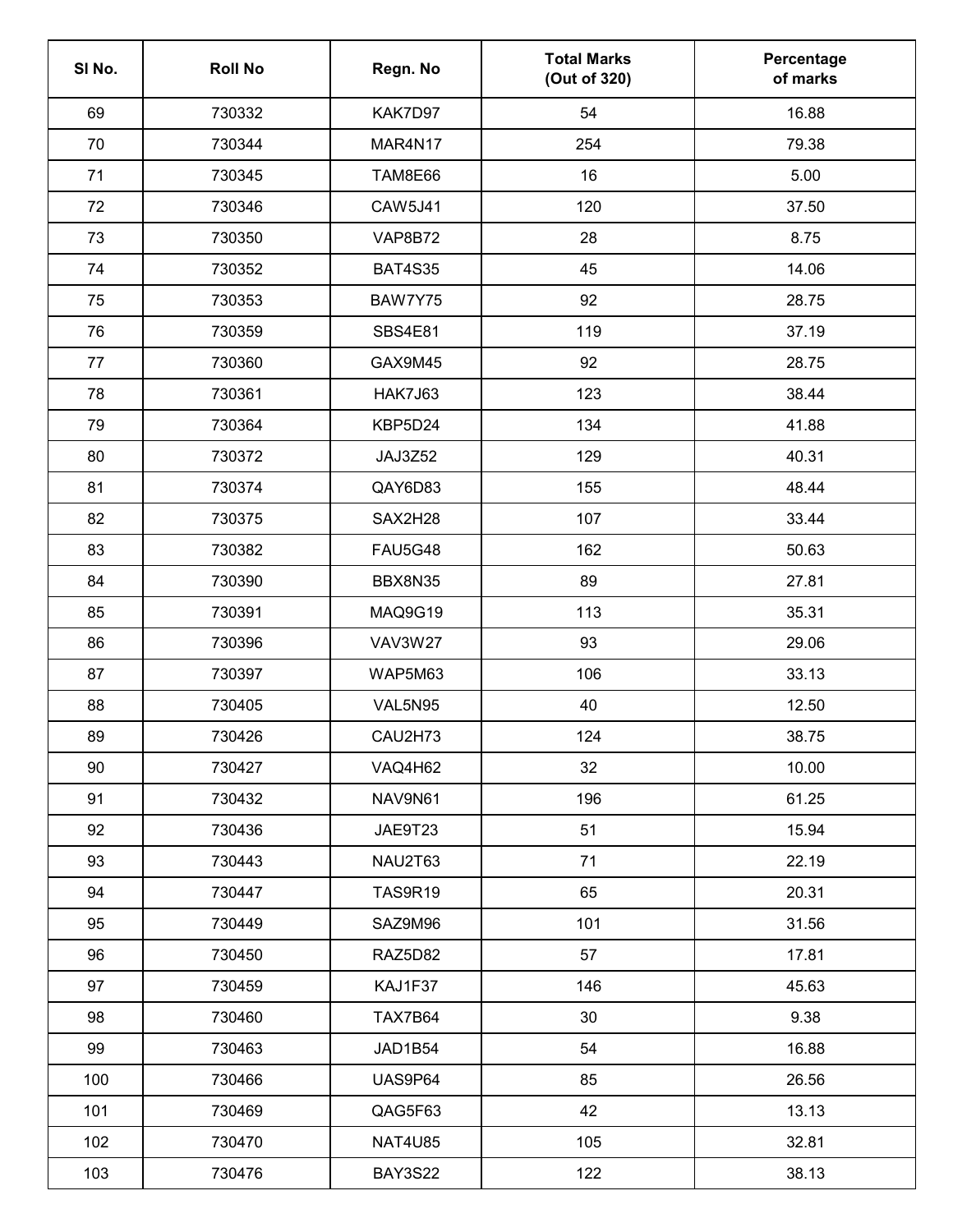| SI No. | <b>Roll No</b> | Regn. No       | <b>Total Marks</b><br>(Out of 320) | Percentage<br>of marks |
|--------|----------------|----------------|------------------------------------|------------------------|
| 104    | 730484         | NAR2C66        | 165                                | 51.56                  |
| 105    | 730486         | <b>KAC8L32</b> | 115                                | 35.94                  |
| 106    | 730491         | PAQ3L66        | 67                                 | 20.94                  |
| 107    | 730503         | GAW2F92        | 57                                 | 17.81                  |
| 108    | 730505         | <b>HAF4A81</b> | 64                                 | 20.00                  |
| 109    | 730506         | LAN8H91        | 91                                 | 28.44                  |
| 110    | 730520         | BAW9L49        | 91                                 | 28.44                  |
| 111    | 730523         | GAU4P84        | 44                                 | 13.75                  |
| 112    | 730527         | GAP8L93        | 56                                 | 17.50                  |
| 113    | 730532         | UBX9R48        | 227                                | 70.94                  |
| 114    | 730539         | HAN6P73        | 122                                | 38.13                  |
| 115    | 730540         | <b>VAS5E88</b> | 87                                 | 27.19                  |
| 116    | 730542         | EAS9H21        | 49                                 | 15.31                  |
| 117    | 730545         | PAR9K99        | 46                                 | 14.38                  |
| 118    | 730548         | <b>BBT1G31</b> | 95                                 | 29.69                  |
| 119    | 730550         | <b>SAU3G12</b> | 134                                | 41.88                  |
| 120    | 730557         | <b>NBR5C75</b> | 94                                 | 29.38                  |
| 121    | 730558         | <b>PAP8E71</b> | 146                                | 45.63                  |
| 122    | 730563         | <b>VAS2Z89</b> | 69                                 | 21.56                  |
| 123    | 730570         | <b>TAK7C85</b> | 25                                 | 7.81                   |
| 124    | 730571         | <b>VBR6G75</b> | 123                                | 38.44                  |
| 125    | 730572         | <b>PAZ6J72</b> | 114                                | 35.63                  |
| 126    | 730573         | CAW3R22        | 109                                | 34.06                  |
| 127    | 730574         | <b>UAH2L15</b> | 78                                 | 24.38                  |
| 128    | 730577         | QBY2Q23        | 15                                 | 4.69                   |
| 129    | 730584         | EAL9Y71        | 31                                 | 9.69                   |
| 130    | 730587         | VAU4L86        | 145                                | 45.31                  |
| 131    | 730591         | EAZ8U28        | 60                                 | 18.75                  |
| 132    | 730596         | EAJ6V26        | 196                                | 61.25                  |
| 133    | 730598         | SAL7A96        | 80                                 | 25.00                  |
| 134    | 730601         | CAK2J27        | 52                                 | 16.25                  |
| 135    | 730602         | <b>UAS1Q78</b> | 67                                 | 20.94                  |
| 136    | 730607         | QAP3Q35        | 165                                | 51.56                  |
| 137    | 730612         | PAV1X46        | 136                                | 42.50                  |
| 138    | 730613         | VAW3K77        | 137                                | 42.81                  |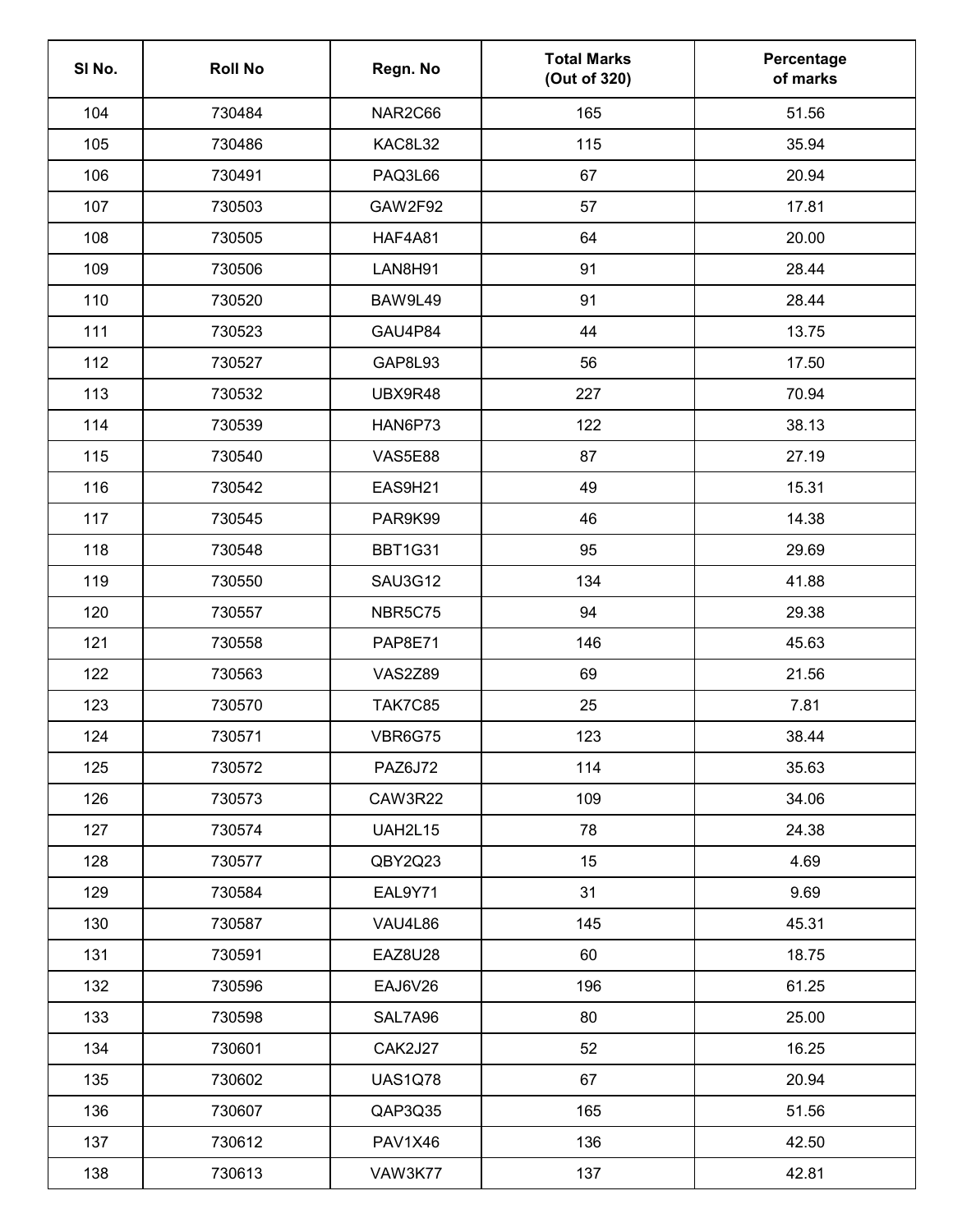| SI No. | <b>Roll No</b> | Regn. No       | <b>Total Marks</b><br>(Out of 320) | Percentage<br>of marks |
|--------|----------------|----------------|------------------------------------|------------------------|
| 139    | 730614         | EAD7V11        | 85                                 | 26.56                  |
| 140    | 730621         | JAT4W96        | 219                                | 68.44                  |
| 141    | 730627         | CAV5Z53        | 20                                 | 6.25                   |
| 142    | 730631         | KAS6W17        | 13                                 | 4.06                   |
| 143    | 730635         | HAK5W26        | 234                                | 73.13                  |
| 144    | 730637         | GAZ4Y74        | $\overline{2}$                     | 0.63                   |
| 145    | 730638         | BAM4B28        | 83                                 | 25.94                  |
| 146    | 730641         | CAU9M18        | 245                                | 76.56                  |
| 147    | 730643         | <b>UAX8G84</b> | 89                                 | 27.81                  |
| 148    | 730652         | KAC8H79        | 67                                 | 20.94                  |
| 149    | 730654         | <b>VAS7V88</b> | 15                                 | 4.69                   |
| 150    | 730661         | <b>MAY6S13</b> | 26                                 | 8.13                   |
| 151    | 730663         | BBP5V93        | 209                                | 65.31                  |
| 152    | 730665         | RAR7E96        | 37                                 | 11.56                  |
| 153    | 730668         | <b>PAK2Z12</b> | 10                                 | 3.13                   |
| 154    | 730672         | <b>RAN9S16</b> | 88                                 | 27.50                  |
| 155    | 730673         | <b>VBZ7G52</b> | 125                                | 39.06                  |
| 156    | 730684         | KAK7H57        | 200                                | 62.50                  |
| 157    | 730690         | NAF3D24        | 111                                | 34.69                  |
| 158    | 730692         | LBP5D75        | 175                                | 54.69                  |
| 159    | 730695         | WAT2E62        | 175                                | 54.69                  |
| 160    | 730700         | NBP5W44        | 103                                | 32.19                  |
| 161    | 730703         | <b>PAK8V45</b> | 94                                 | 29.38                  |
| 162    | 730704         | <b>FAZ8U53</b> | 180                                | 56.25                  |
| 163    | 730705         | QAZ8C92        | 98                                 | 30.63                  |
| 164    | 730707         | VAU7E29        | $\pmb{0}$                          | 0.00                   |
| 165    | 730708         | BBQ6Z35        | 89                                 | 27.81                  |
| 166    | 730715         | QAU8B18        | 79                                 | 24.69                  |
| 167    | 730720         | PAX8R62        | 165                                | 51.56                  |
| 168    | 730721         | UBP6L87        | 93                                 | 29.06                  |
| 169    | 730727         | NBP5Q56        | 117                                | 36.56                  |
| 170    | 730729         | <b>FAA5D52</b> | 74                                 | 23.13                  |
| 171    | 730740         | JAQ4M45        | 30                                 | 9.38                   |
| 172    | 730743         | DAY4W66        | 142                                | 44.38                  |
| 173    | 730747         | NAQ3M38        | 20                                 | 6.25                   |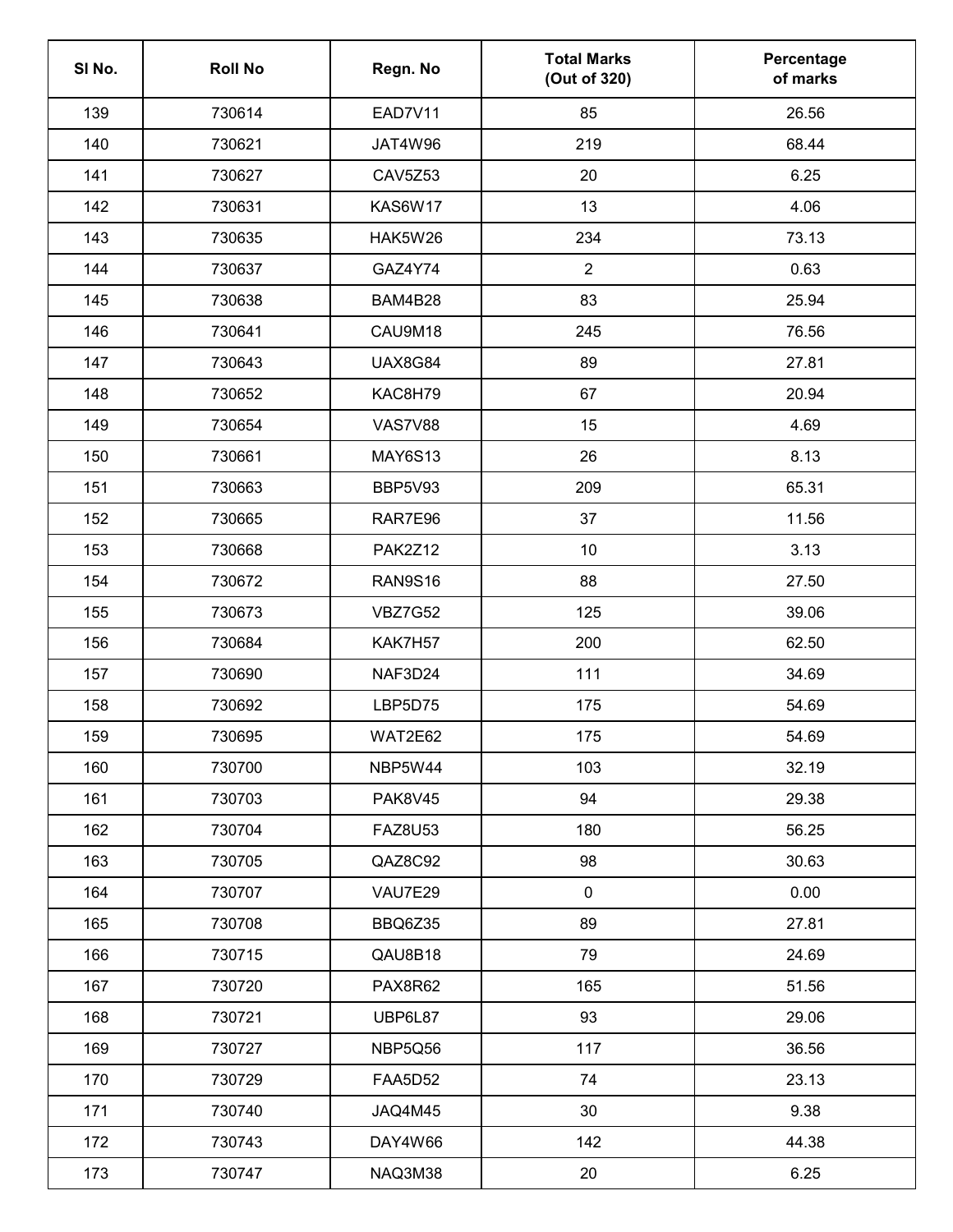| SI No. | <b>Roll No</b> | Regn. No       | <b>Total Marks</b><br>(Out of 320) | Percentage<br>of marks |
|--------|----------------|----------------|------------------------------------|------------------------|
| 174    | 730748         | HAT3D33        | 177                                | 55.31                  |
| 175    | 730753         | <b>GAN1S54</b> | 197                                | 61.56                  |
| 176    | 730762         | PAW1F16        | 209                                | 65.31                  |
| 177    | 730763         | DAE9H36        | 128                                | 40.00                  |
| 178    | 730772         | CAN1Z45        | 91                                 | 28.44                  |
| 179    | 730773         | <b>RAS2Q75</b> | 90                                 | 28.13                  |
| 180    | 730775         | PBP5T58        | 96                                 | 30.00                  |
| 181    | 730779         | GBR5B43        | 33                                 | 10.31                  |
| 182    | 730791         | MBZ8V24        | 21                                 | 6.56                   |
| 183    | 730799         | FAC3C39        | 55                                 | 17.19                  |
| 184    | 730802         | FAH7W47        | 73                                 | 22.81                  |
| 185    | 730803         | QAC2D84        | 47                                 | 14.69                  |
| 186    | 730811         | JAY8E36        | 31                                 | 9.69                   |
| 187    | 730812         | DAZ7G35        | 62                                 | 19.38                  |
| 188    | 730819         | MAL5Q36        | 90                                 | 28.13                  |
| 189    | 730824         | <b>UAL9U97</b> | 115                                | 35.94                  |
| 190    | 730825         | <b>MAS5T59</b> | 70                                 | 21.88                  |
| 191    | 730830         | FAL4D27        | 100                                | 31.25                  |
| 192    | 730833         | MAC1L42        | 133                                | 41.56                  |
| 193    | 730836         | VAF7D25        | 67                                 | 20.94                  |
| 194    | 730841         | DAJ4K42        | 68                                 | 21.25                  |
| 195    | 730845         | RAT7C22        | 83                                 | 25.94                  |
| 196    | 730861         | <b>WAB5C17</b> | 175                                | 54.69                  |
| 197    | 730863         | WAH8K82        | 29                                 | 9.06                   |
| 198    | 730876         | CBP5G74        | 104                                | 32.50                  |
| 199    | 730880         | RAN6Q98        | 189                                | 59.06                  |
| 200    | 730886         | WAZ5Y49        | 222                                | 69.38                  |
| 201    | 730887         | CAK6S75        | 88                                 | 27.50                  |
| 202    | 730903         | <b>LAC3U93</b> | 56                                 | 17.50                  |
| 203    | 730909         | UAQ7F65        | 24                                 | 7.50                   |
| 204    | 730910         | <b>TAQ1M94</b> | 76                                 | 23.75                  |
| 205    | 730915         | SAZ4P49        | 135                                | 42.19                  |
| 206    | 730927         | DAE4K74        | 88                                 | 27.50                  |
| 207    | 730930         | VBT5F66        | 6                                  | 1.88                   |
| 208    | 730933         | HAN1T28        | 142                                | 44.38                  |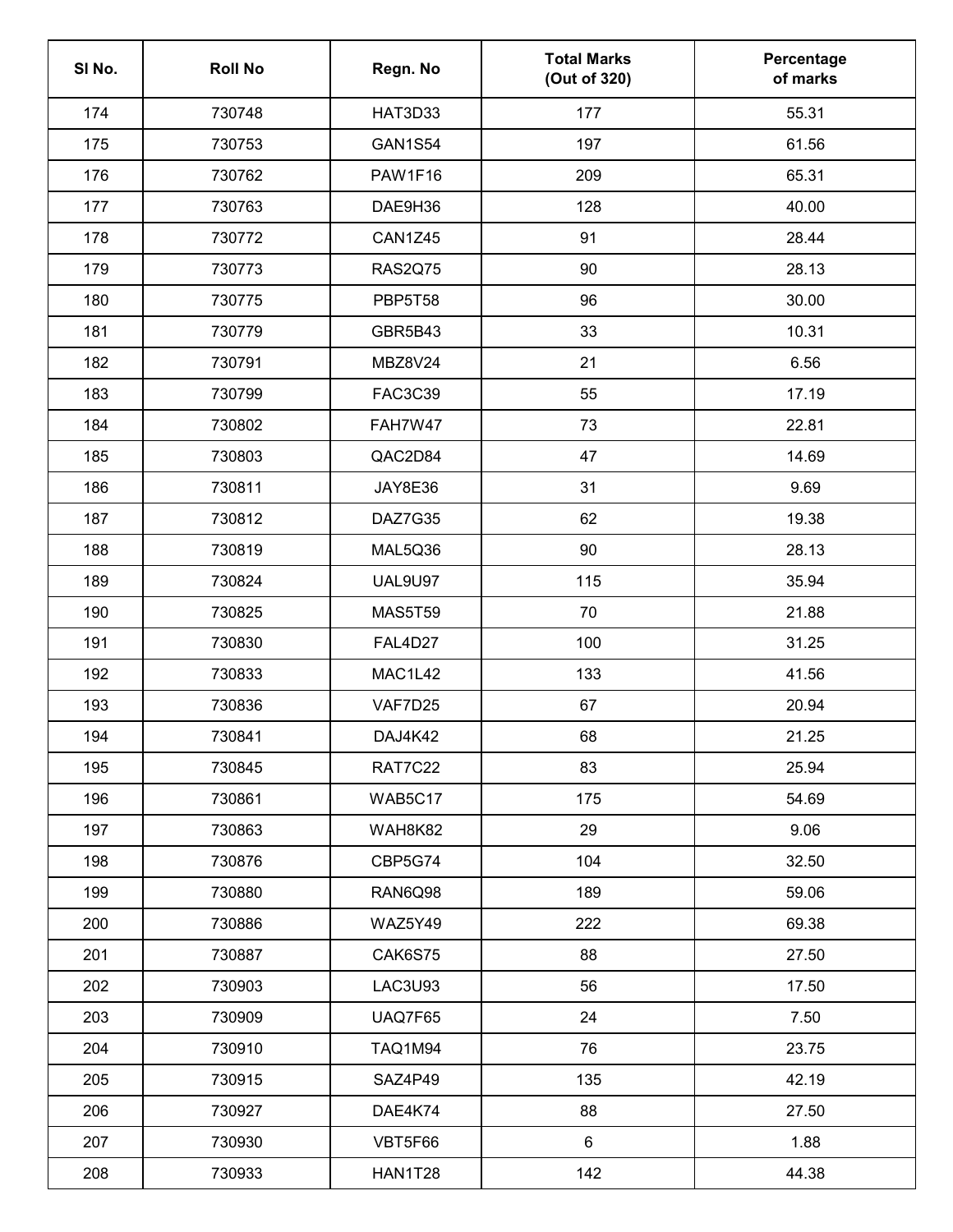| SI No. | <b>Roll No</b> | Regn. No       | <b>Total Marks</b><br>(Out of 320) | Percentage<br>of marks |
|--------|----------------|----------------|------------------------------------|------------------------|
| 209    | 730934         | <b>JBT1G56</b> | 135                                | 42.19                  |
| 210    | 730946         | NBS5B39        | 75                                 | 23.44                  |
| 211    | 730947         | VAQ4Z58        | 45                                 | 14.06                  |
| 212    | 730948         | <b>TAV8F38</b> | 119                                | 37.19                  |
| 213    | 730950         | <b>TAM5V53</b> | 172                                | 53.75                  |
| 214    | 730960         | <b>FBS8J15</b> | 63                                 | 19.69                  |
| 215    | 730977         | <b>HAG2T58</b> | 82                                 | 25.63                  |
| 216    | 730982         | NBR1W73        | 65                                 | 20.31                  |
| 217    | 730983         | MAJ6W46        | 27                                 | 8.44                   |
| 218    | 730985         | KBR6W67        | 108                                | 33.75                  |
| 219    | 730986         | SAN4X92        | 46                                 | 14.38                  |
| 220    | 730991         | QAL5R74        | 60                                 | 18.75                  |
| 221    | 730994         | VBP9F83        | 155                                | 48.44                  |
| 222    | 730999         | VAJ9E42        | 222                                | 69.38                  |
| 223    | 731014         | <b>TAQ3Y39</b> | 105                                | 32.81                  |
| 224    | 731016         | JAB8F12        | 152                                | 47.50                  |
| 225    | 731017         | EAC9E32        | 46                                 | 14.38                  |
| 226    | 731019         | <b>FAL5E19</b> | 117                                | 36.56                  |
| 227    | 731021         | <b>KBW2W81</b> | 128                                | 40.00                  |
| 228    | 731025         | MAY5A32        | 55                                 | 17.19                  |
| 229    | 731033         | EAW7X43        | 114                                | 35.63                  |
| 230    | 731034         | EAU8L98        | 106                                | 33.13                  |
| 231    | 731036         | GAX6T73        | $-4$                               | $-1.25$                |
| 232    | 731047         | <b>TAY6T29</b> | 64                                 | 20.00                  |
| 233    | 731050         | <b>TAS4T79</b> | 30                                 | 9.38                   |
| 234    | 731060         | MAH5L83        | 55                                 | 17.19                  |
| 235    | 731061         | GAC5H41        | 25                                 | 7.81                   |
| 236    | 731062         | LAX2F64        | 119                                | 37.19                  |
| 237    | 731068         | <b>TAS6H71</b> | 32                                 | 10.00                  |
| 238    | 731069         | <b>VAW4G23</b> | 102                                | 31.88                  |
| 239    | 731078         | QAV8T54        | 114                                | 35.63                  |
| 240    | 731084         | JBS5K85        | 15                                 | 4.69                   |
| 241    | 731096         | RBQ5Q48        | 112                                | 35.00                  |
| 242    | 731097         | QAS7B22        | 224                                | 70.00                  |
| 243    | 731099         | <b>LAW8H51</b> | 100                                | 31.25                  |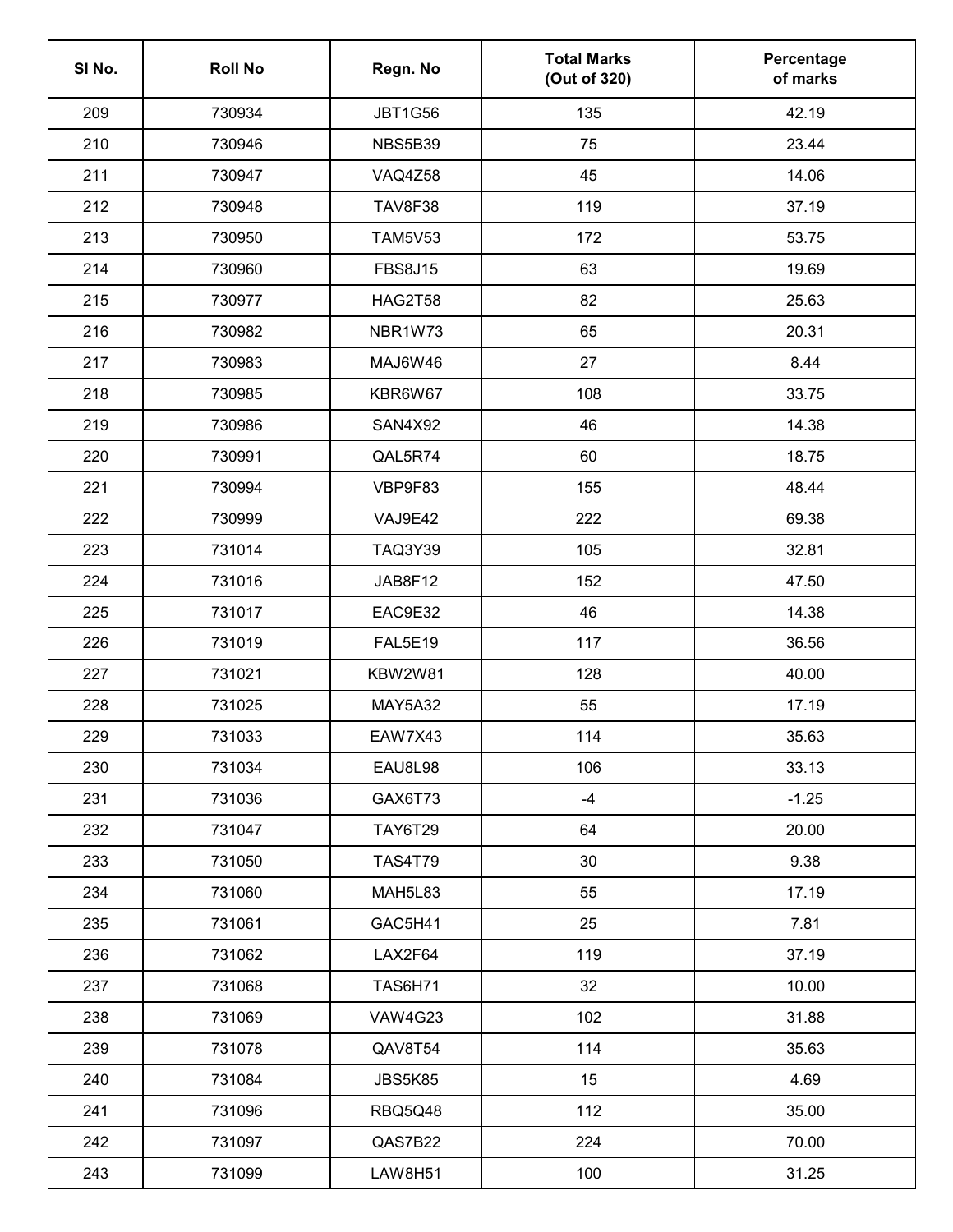| SI <sub>No.</sub> | <b>Roll No</b> | Regn. No       | <b>Total Marks</b><br>(Out of 320) | Percentage<br>of marks |
|-------------------|----------------|----------------|------------------------------------|------------------------|
| 244               | 731103         | <b>WAT2A72</b> | 62                                 | 19.38                  |
| 245               | 731104         | EAF1U66        | 105                                | 32.81                  |
| 246               | 731105         | CAZ5H54        | 49                                 | 15.31                  |
| 247               | 731111         | <b>HAM5J21</b> | 32                                 | 10.00                  |
| 248               | 731116         | QAL2M23        | 198                                | 61.88                  |
| 249               | 731118         | LAR3B85        | 204                                | 63.75                  |
| 250               | 731128         | JAZ7H45        | 29                                 | 9.06                   |
| 251               | 731129         | <b>JBP6J36</b> | 48                                 | 15.00                  |
| 252               | 731136         | <b>PAJ4R35</b> | 52                                 | 16.25                  |
| 253               | 731138         | MAK4H76        | 46                                 | 14.38                  |
| 254               | 731148         | RBP6M74        | 130                                | 40.63                  |
| 255               | 731155         | MAT5B46        | 80                                 | 25.00                  |
| 256               | 731157         | <b>TAZ5S54</b> | 134                                | 41.88                  |
| 257               | 731159         | HAZ4X88        | 45                                 | 14.06                  |
| 258               | 731161         | SAY5E37        | 75                                 | 23.44                  |
| 259               | 731166         | <b>JAS4C87</b> | 160                                | 50.00                  |
| 260               | 731167         | <b>TAN2S46</b> | 101                                | 31.56                  |
| 261               | 731169         | SAH4X48        | 75                                 | 23.44                  |
| 262               | 731170         | JAD5N12        | 93                                 | 29.06                  |
| 263               | 731174         | HBP6M85        | 62                                 | 19.38                  |
| 264               | 731175         | <b>FAF1A62</b> | 62                                 | 19.38                  |
| 265               | 731176         | <b>UBQ3W52</b> | 47                                 | 14.69                  |
| 266               | 731184         | PAW5D26        | 45                                 | 14.06                  |
| 267               | 731185         | JAT4M13        | 187                                | 58.44                  |
| 268               | 731188         | RAY6G32        | 60                                 | 18.75                  |
| 269               | 731192         | PAR9T97        | 129                                | 40.31                  |
| 270               | 731195         | <b>TAP3Q74</b> | 57                                 | 17.81                  |
| 271               | 731200         | <b>UAU5G88</b> | 52                                 | 16.25                  |
| 272               | 731201         | <b>LAR7S78</b> | 145                                | 45.31                  |
| 273               | 731208         | NAP7R52        | 151                                | 47.19                  |
| 274               | 731211         | PAM9A92        | 35                                 | 10.94                  |
| 275               | 731216         | <b>MAS3Q41</b> | 79                                 | 24.69                  |
| 276               | 731236         | WAB4H55        | 26                                 | 8.13                   |
| 277               | 731241         | QAS7Y68        | 102                                | 31.88                  |
| 278               | 731247         | <b>TAA8P49</b> | 36                                 | 11.25                  |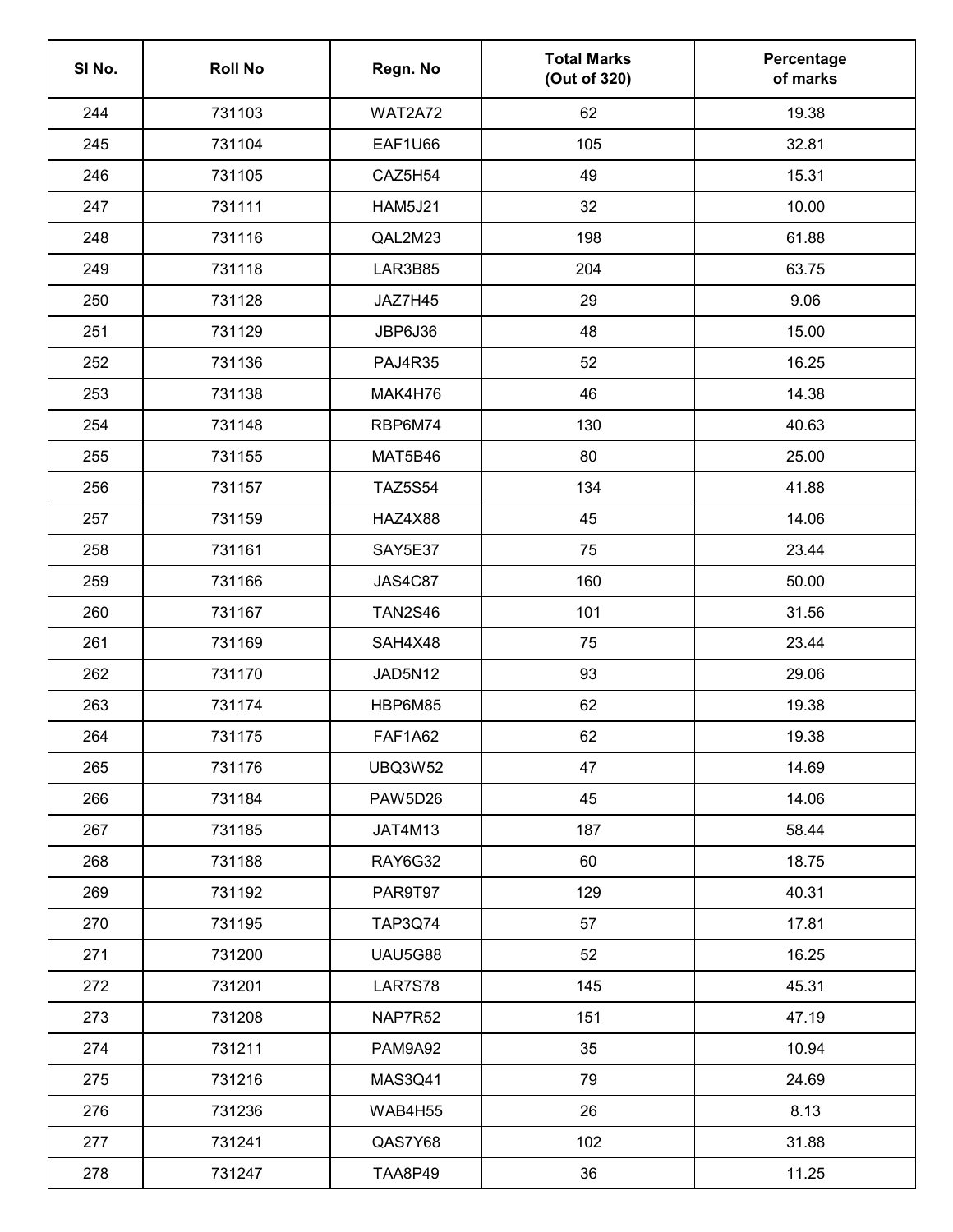| SI No. | <b>Roll No</b> | Regn. No       | <b>Total Marks</b><br>(Out of 320) | Percentage<br>of marks |
|--------|----------------|----------------|------------------------------------|------------------------|
| 279    | 731252         | <b>JAQ2Q99</b> | 53                                 | 16.56                  |
| 280    | 731253         | <b>PAR4G82</b> | 195                                | 60.94                  |
| 281    | 731260         | FAK6U69        | 23                                 | 7.19                   |
| 282    | 731262         | <b>BAS8C68</b> | 61                                 | 19.06                  |
| 283    | 731263         | WAC6R75        | 23                                 | 7.19                   |
| 284    | 731265         | PAC8B42        | 63                                 | 19.69                  |
| 285    | 731277         | HAF3B23        | 33                                 | 10.31                  |
| 286    | 731282         | MAX1Y77        | 54                                 | 16.88                  |
| 287    | 731284         | FAK2R39        | 71                                 | 22.19                  |
| 288    | 731288         | <b>BAR2V93</b> | 120                                | 37.50                  |
| 289    | 731289         | <b>TAM9N37</b> | 121                                | 37.81                  |
| 290    | 731295         | DAJ4V73        | 105                                | 32.81                  |
| 291    | 731307         | NAD8L64        | 41                                 | 12.81                  |
| 292    | 731312         | CAZ1N98        | 123                                | 38.44                  |
| 293    | 731313         | <b>FAQ1N89</b> | 117                                | 36.56                  |
| 294    | 731321         | VBV6D54        | 75                                 | 23.44                  |
| 295    | 731322         | DBP6J22        | 50                                 | 15.63                  |
| 296    | 731326         | <b>EAT2M25</b> | 64                                 | 20.00                  |
| 297    | 731335         | GAT9M65        | 15                                 | 4.69                   |
| 298    | 731336         | BBY6V56        | 148                                | 46.25                  |
| 299    | 731338         | SAT2R97        | 127                                | 39.69                  |
| 300    | 731345         | LAA2P31        | 158                                | 49.38                  |
| 301    | 731346         | BAA8G46        | 95                                 | 29.69                  |
| 302    | 731347         | GBV2U79        | 145                                | 45.31                  |
| 303    | 731349         | VAK8G69        | 108                                | 33.75                  |
| 304    | 731352         | EAL7Y18        | 92                                 | 28.75                  |
| 305    | 731365         | JAS1D73        | 73                                 | 22.81                  |
| 306    | 731372         | WAH6Q38        | 116                                | 36.25                  |
| 307    | 731373         | GAN5F12        | 59                                 | 18.44                  |
| 308    | 731377         | CBY3E24        | 84                                 | 26.25                  |
| 309    | 731380         | LAC1L76        | 55                                 | 17.19                  |
| 310    | 731381         | UAA2R17        | 71                                 | 22.19                  |
| 311    | 731382         | FAC7M85        | 117                                | 36.56                  |
| 312    | 731391         | <b>HBV4K51</b> | 106                                | 33.13                  |
| 313    | 731398         | VAS1Z15        | 45                                 | 14.06                  |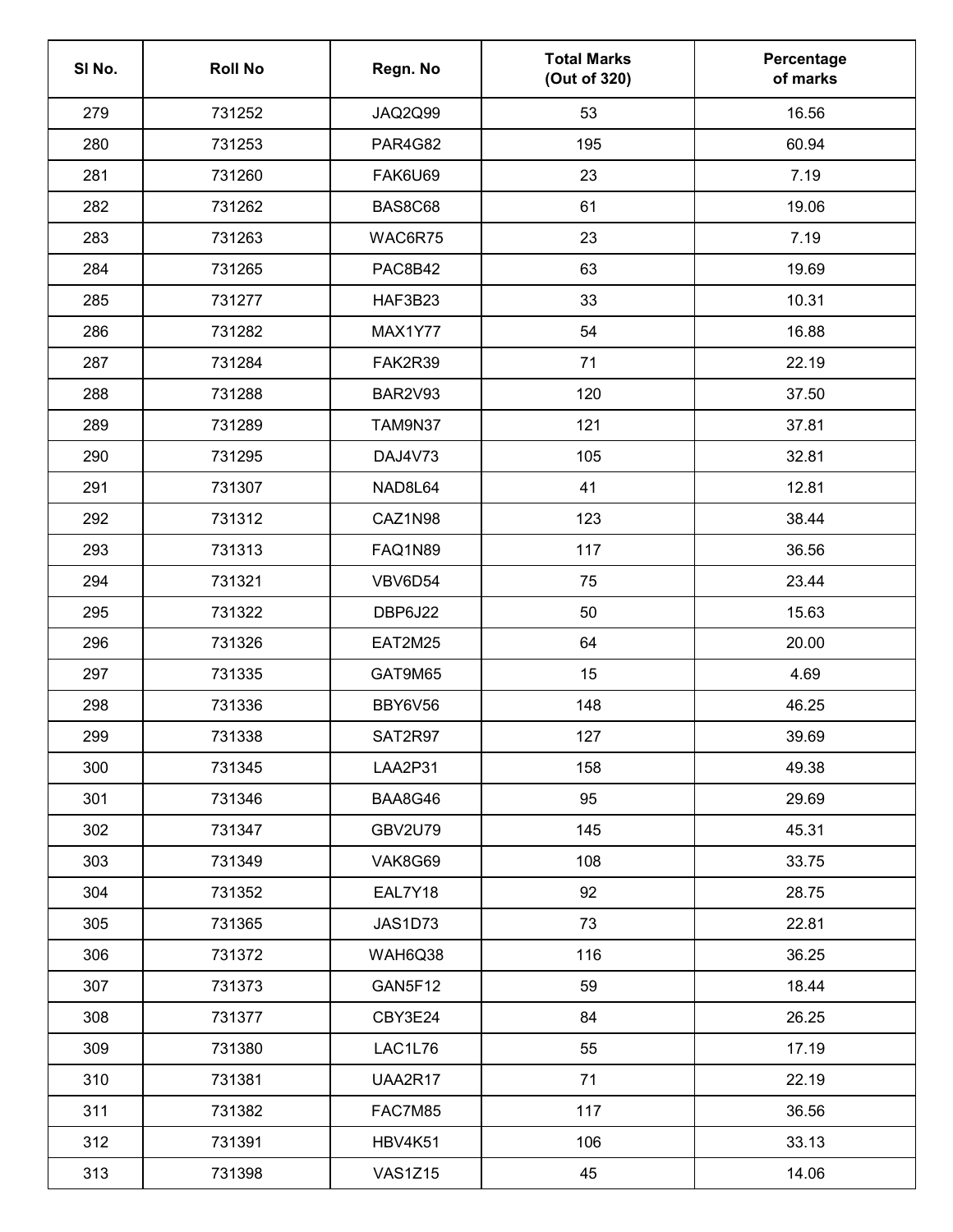| SI No. | <b>Roll No</b> | Regn. No       | <b>Total Marks</b><br>(Out of 320) | Percentage<br>of marks |
|--------|----------------|----------------|------------------------------------|------------------------|
| 314    | 731407         | SAS4Z56        | 25                                 | 7.81                   |
| 315    | 731411         | <b>RAQ8U47</b> | 65                                 | 20.31                  |
| 316    | 731414         | <b>WBX2N52</b> | 77                                 | 24.06                  |
| 317    | 731416         | <b>FAD5B62</b> | 48                                 | 15.00                  |
| 318    | 731420         | <b>MAS1Y48</b> | 35                                 | 10.94                  |
| 319    | 731422         | WAU6R51        | 91                                 | 28.44                  |
| 320    | 731433         | <b>NAQ1S26</b> | 80                                 | 25.00                  |
| 321    | 731436         | VAK6Y59        | 69                                 | 21.56                  |
| 322    | 731437         | PAL6V78        | 22                                 | 6.88                   |
| 323    | 731455         | <b>VAL9J99</b> | 99                                 | 30.94                  |
| 324    | 731461         | MAN1N17        | 79                                 | 24.69                  |
| 325    | 731466         | NAP9A86        | 125                                | 39.06                  |
| 326    | 731468         | <b>JAW2U23</b> | 54                                 | 16.88                  |
| 327    | 731473         | KAB3L11        | 92                                 | 28.75                  |
| 328    | 731474         | MAL2Q83        | 219                                | 68.44                  |
| 329    | 731480         | NAL7H57        | 95                                 | 29.69                  |
| 330    | 731484         | <b>PAU1V58</b> | 80                                 | 25.00                  |
| 331    | 731492         | MAU3P59        | 50                                 | 15.63                  |
| 332    | 731495         | GAQ2U83        | 64                                 | 20.00                  |
| 333    | 731498         | PAS7H48        | 38                                 | 11.88                  |
| 334    | 731506         | MAV1D47        | 100                                | 31.25                  |
| 335    | 731508         | HAN9D22        | 35                                 | 10.94                  |
| 336    | 731510         | MAK2W99        | 51                                 | 15.94                  |
| 337    | 731515         | MAA7T77        | 112                                | 35.00                  |
| 338    | 731519         | SAY7T13        | 169                                | 52.81                  |
| 339    | 731520         | BAC7E75        | 35                                 | 10.94                  |
| 340    | 731522         | <b>LAS1F55</b> | 90                                 | 28.13                  |
| 341    | 731529         | FAW9F59        | 45                                 | 14.06                  |
| 342    | 731540         | BAZ7F44        | 116                                | 36.25                  |
| 343    | 731546         | <b>TAB5A19</b> | 91                                 | 28.44                  |
| 344    | 731550         | BBR4M73        | 72                                 | 22.50                  |
| 345    | 731552         | <b>UAW7R49</b> | 50                                 | 15.63                  |
| 346    | 731563         | <b>TAG3Z14</b> | 120                                | 37.50                  |
| 347    | 731564         | EBS2Q63        | 216                                | 67.50                  |
| 348    | 731566         | DBP6L51        | 12                                 | 3.75                   |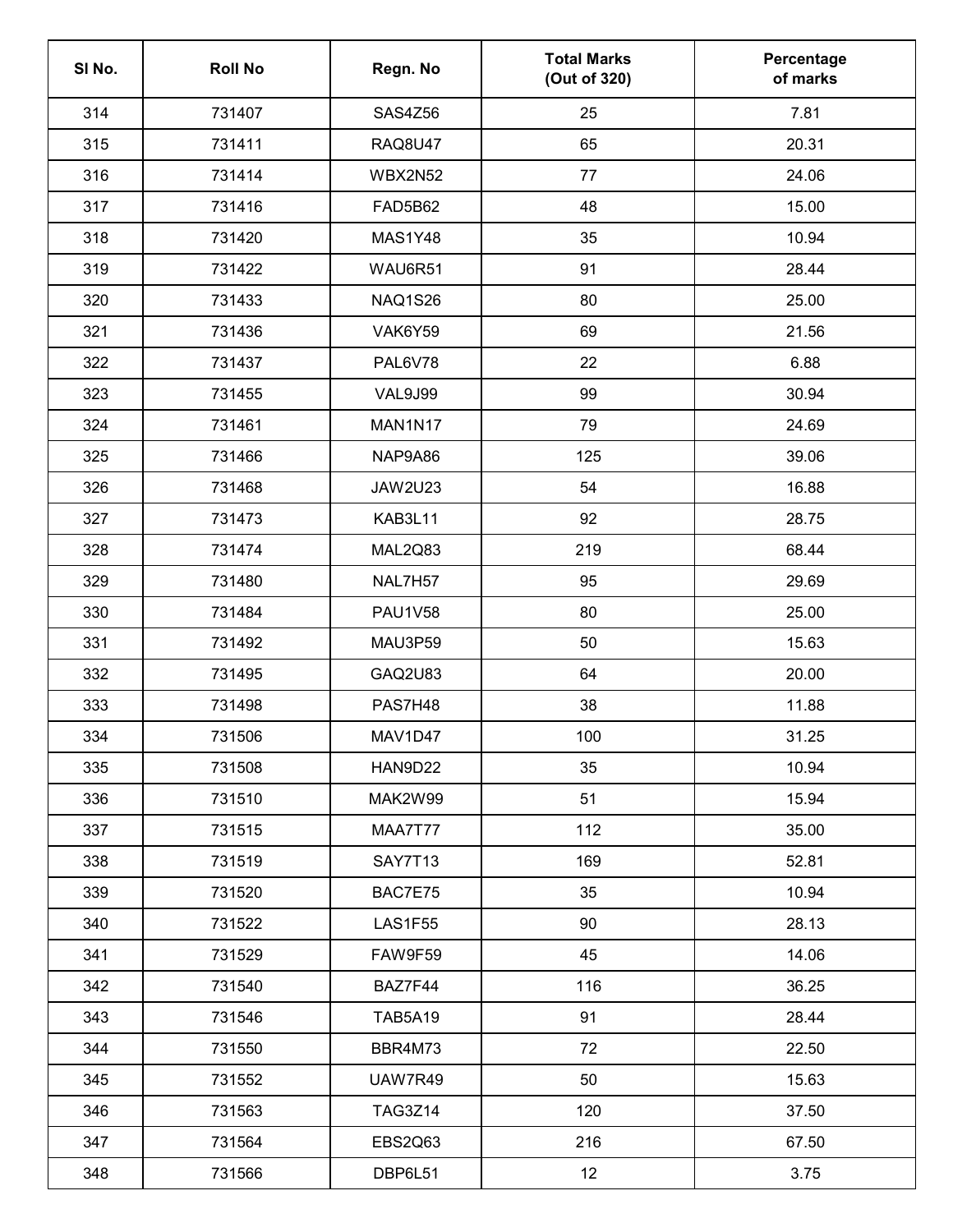| SI No. | <b>Roll No</b> | Regn. No       | <b>Total Marks</b><br>(Out of 320) | Percentage<br>of marks |
|--------|----------------|----------------|------------------------------------|------------------------|
| 349    | 731572         | HAQ9B74        | 75                                 | 23.44                  |
| 350    | 731582         | CAP9Z32        | 110                                | 34.38                  |
| 351    | 731585         | SAQ9V31        | 35                                 | 10.94                  |
| 352    | 731586         | TAS3F94        | 74                                 | 23.13                  |
| 353    | 731591         | <b>UAT7U33</b> | 17                                 | 5.31                   |
| 354    | 731592         | DAX1A65        | 145                                | 45.31                  |
| 355    | 731594         | SAZ8Y34        | 60                                 | 18.75                  |
| 356    | 731600         | <b>WAX2A95</b> | 170                                | 53.13                  |
| 357    | 731601         | MAX8K18        | 55                                 | 17.19                  |
| 358    | 731605         | <b>EAW8L23</b> | 112                                | 35.00                  |
| 359    | 731608         | <b>SAU2J38</b> | 104                                | 32.50                  |
| 360    | 731617         | DAZ6S98        | 52                                 | 16.25                  |
| 361    | 731619         | RBP6Y23        | 119                                | 37.19                  |
| 362    | 731621         | QAQ1A12        | 127                                | 39.69                  |
| 363    | 731625         | <b>RAH2J31</b> | 183                                | 57.19                  |
| 364    | 731626         | MAN4G31        | 121                                | 37.81                  |
| 365    | 731627         | NAV8P93        | 122                                | 38.13                  |
| 366    | 731629         | EAF3U96        | 48                                 | 15.00                  |
| 367    | 731630         | BAK6T83        | 43                                 | 13.44                  |
| 368    | 731633         | JAA9Z45        | 71                                 | 22.19                  |
| 369    | 731636         | <b>RAR5U85</b> | 196                                | 61.25                  |
| 370    | 731638         | VAZ5V22        | 74                                 | 23.13                  |
| 371    | 731641         | PBW7F76        | 109                                | 34.06                  |
| 372    | 731643         | <b>LAF4T15</b> | 88                                 | 27.50                  |
| 373    | 731644         | QAR6C61        | 65                                 | 20.31                  |
| 374    | 731650         | <b>PAK3C17</b> | 77                                 | 24.06                  |
| 375    | 731653         | KAZ2B47        | 55                                 | 17.19                  |
| 376    | 731654         | WAK6K29        | 98                                 | 30.63                  |
| 377    | 731655         | HAU7H96        | 58                                 | 18.13                  |
| 378    | 731658         | EAK6R21        | $-1$                               | $-0.31$                |
| 379    | 731661         | EAP2R29        | 76                                 | 23.75                  |
| 380    | 731668         | KAP8P98        | 128                                | 40.00                  |
| 381    | 731669         | QBP7N39        | 61                                 | 19.06                  |
| 382    | 731673         | JAR4E42        | 102                                | 31.88                  |
| 383    | 731682         | FAQ3W19        | 60                                 | 18.75                  |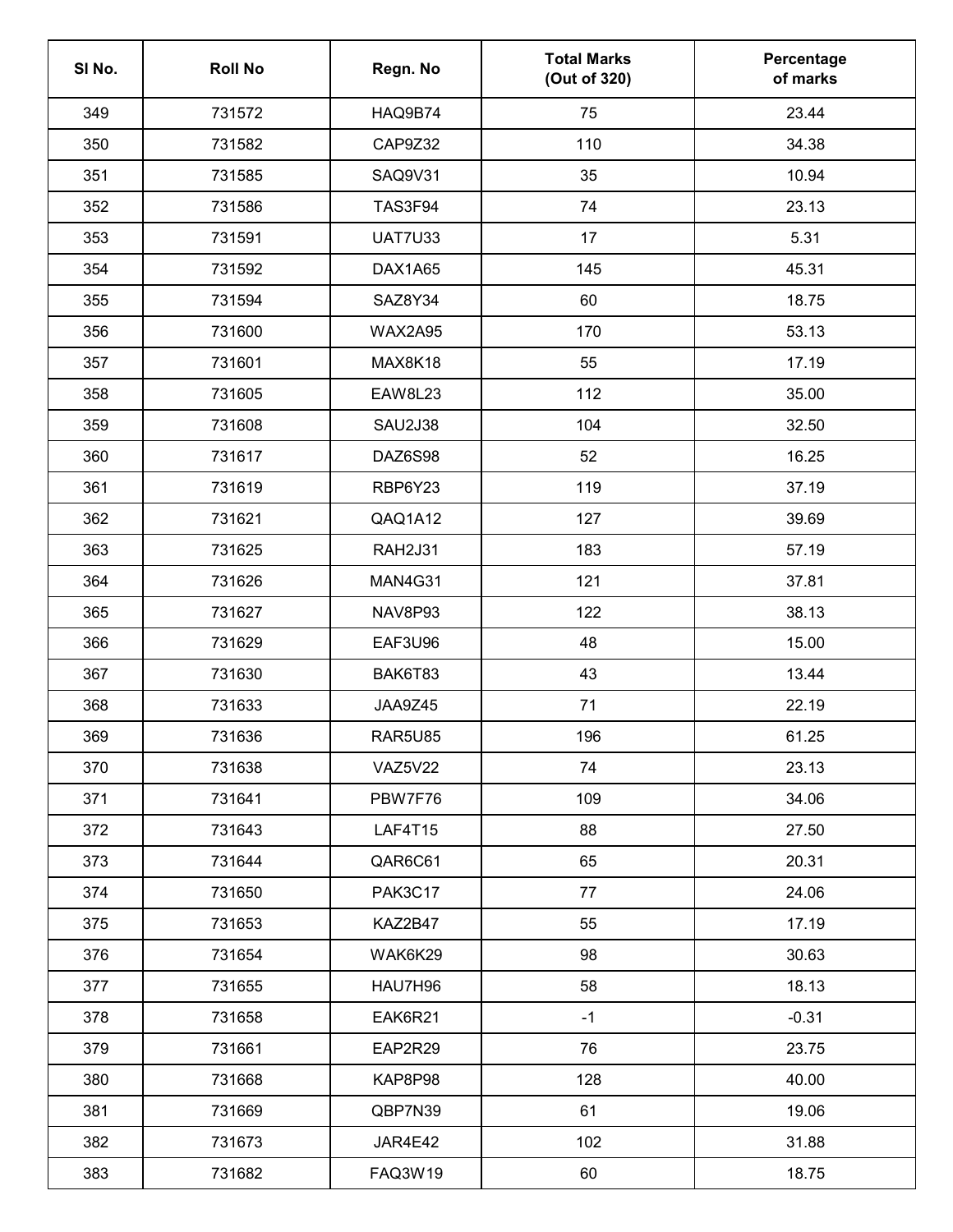| SI No. | <b>Roll No</b> | Regn. No       | <b>Total Marks</b><br>(Out of 320) | Percentage<br>of marks |
|--------|----------------|----------------|------------------------------------|------------------------|
| 384    | 731690         | <b>TAC8G61</b> | 46                                 | 14.38                  |
| 385    | 731700         | JAK3K26        | 110                                | 34.38                  |
| 386    | 731705         | <b>NAS5M97</b> | 70                                 | 21.88                  |
| 387    | 731711         | PAQ8D91        | 154                                | 48.13                  |
| 388    | 731715         | <b>PAW3Z53</b> | 112                                | 35.00                  |
| 389    | 731718         | <b>FAY7T91</b> | 45                                 | 14.06                  |
| 390    | 731719         | FAL8F95        | 95                                 | 29.69                  |
| 391    | 731724         | BAQ7C35        | $-15$                              | $-4.69$                |
| 392    | 731725         | QBT8T27        | 123                                | 38.44                  |
| 393    | 731726         | CAM2X87        | 25                                 | 7.81                   |
| 394    | 731728         | <b>LAF2V72</b> | 55                                 | 17.19                  |
| 395    | 731731         | JAP6Y99        | 90                                 | 28.13                  |
| 396    | 731732         | CAA7H11        | 25                                 | 7.81                   |
| 397    | 731735         | MAZ6J87        | 60                                 | 18.75                  |
| 398    | 731743         | KBP5Y54        | 82                                 | 25.63                  |
| 399    | 731744         | DAW4E53        | 41                                 | 12.81                  |
| 400    | 731746         | NBP5P88        | 122                                | 38.13                  |
| 401    | 731754         | <b>GAL1Z72</b> | 210                                | 65.63                  |
| 402    | 731757         | <b>UBP5S43</b> | 49                                 | 15.31                  |
| 403    | 731758         | MBU9V93        | 30                                 | 9.38                   |
| 404    | 731763         | PBQ6H39        | 66                                 | 20.63                  |
| 405    | 731768         | GBQ2B41        | $-24$                              | $-7.50$                |
| 406    | 731771         | <b>TAP6Q79</b> | 123                                | 38.44                  |
| 407    | 731780         | SAM8P37        | 30                                 | 9.38                   |
| 408    | 731786         | HAL2S27        | 86                                 | 26.88                  |
| 409    | 731787         | HAM8Z26        | 179                                | 55.94                  |
| 410    | 731788         | WAP2Z49        | 117                                | 36.56                  |
| 411    | 731789         | BAM5Z47        | 86                                 | 26.88                  |
| 412    | 731791         | JAS9R28        | 141                                | 44.06                  |
| 413    | 731801         | <b>CAX4U49</b> | 104                                | 32.50                  |
| 414    | 731802         | SAA4Z86        | 53                                 | 16.56                  |
| 415    | 731815         | QAY9C26        | 111                                | 34.69                  |
| 416    | 731820         | BAQ9Z98        | 15                                 | 4.69                   |
| 417    | 731822         | MBZ7L29        | 20                                 | 6.25                   |
| 418    | 731823         | VAN5X75        | 26                                 | 8.13                   |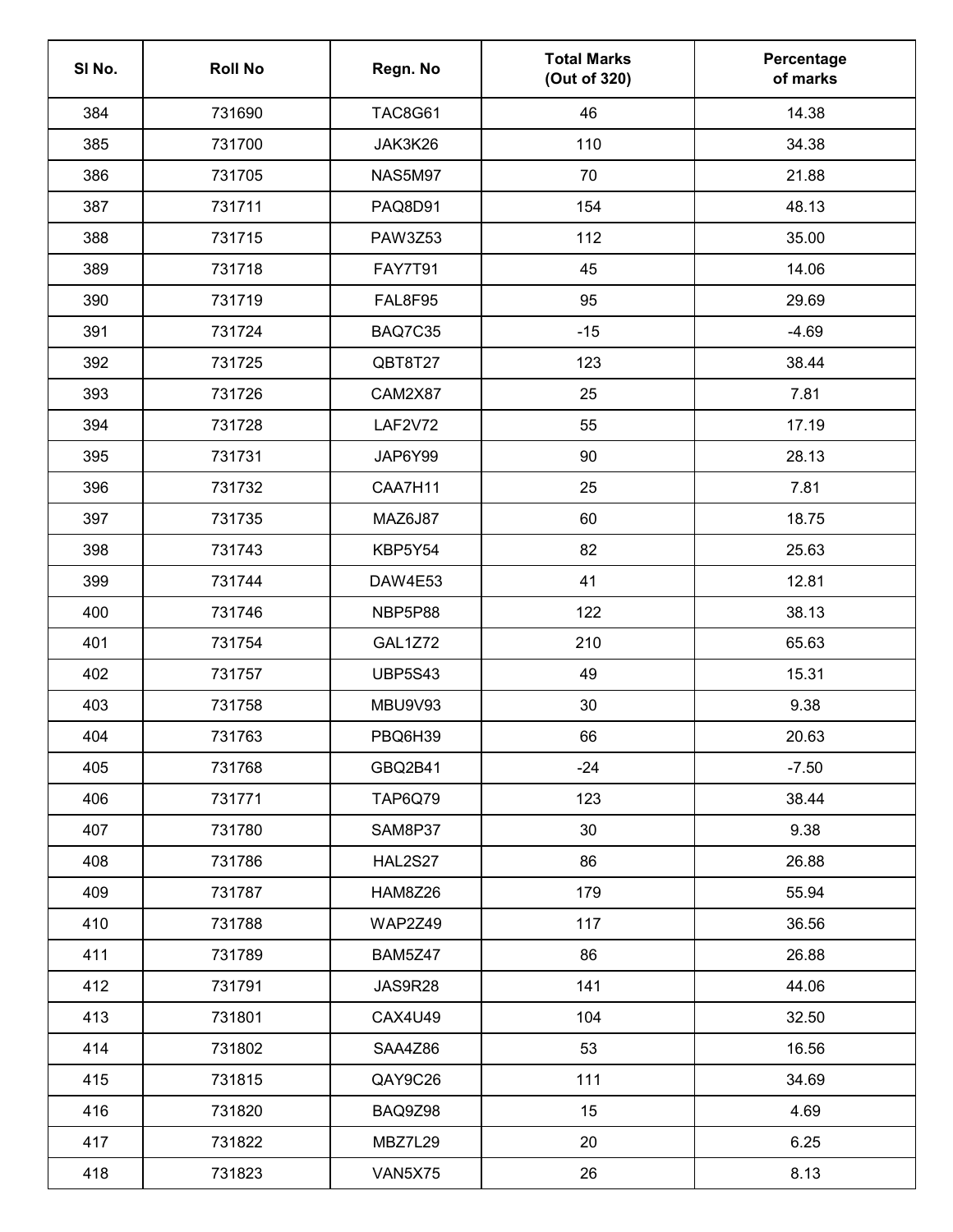| SI No. | <b>Roll No</b> | Regn. No       | <b>Total Marks</b><br>(Out of 320) | Percentage<br>of marks |
|--------|----------------|----------------|------------------------------------|------------------------|
| 419    | 731827         | <b>FAS4Q34</b> | 140                                | 43.75                  |
| 420    | 731828         | QAD9X13        | 44                                 | 13.75                  |
| 421    | 731831         | EAP9N19        | 130                                | 40.63                  |
| 422    | 731834         | GAP7V31        | 76                                 | 23.75                  |
| 423    | 731849         | <b>HAT4S12</b> | 142                                | 44.38                  |
| 424    | 731854         | GAN6R32        | 54                                 | 16.88                  |
| 425    | 731864         | <b>TBQ3U91</b> | 99                                 | 30.94                  |
| 426    | 731870         | GAN2X23        | 132                                | 41.25                  |
| 427    | 731871         | PBP8Q32        | 25                                 | 7.81                   |
| 428    | 731873         | DAQ4U35        | 127                                | 39.69                  |
| 429    | 731876         | PAQ6T15        | 30                                 | 9.38                   |
| 430    | 731878         | CBR5W69        | 35                                 | 10.94                  |
| 431    | 731881         | LAG6Z72        | 186                                | 58.13                  |
| 432    | 731884         | <b>SBZ4C95</b> | 53                                 | 16.56                  |
| 433    | 731886         | JAC1K24        | 22                                 | 6.88                   |
| 434    | 731888         | BAM3L29        | $\bf 8$                            | 2.50                   |
| 435    | 731902         | EAW3T95        | 123                                | 38.44                  |
| 436    | 731913         | MAU2Y41        | 147                                | 45.94                  |
| 437    | 731918         | MAL8K53        | 86                                 | 26.88                  |
| 438    | 731920         | VAC8Z75        | 77                                 | 24.06                  |
| 439    | 731923         | <b>WAT7X21</b> | 142                                | 44.38                  |
| 440    | 731927         | QAX5A42        | 117                                | 36.56                  |
| 441    | 731930         | VAV6U49        | 87                                 | 27.19                  |
| 442    | 731932         | MAB6D74        | 122                                | 38.13                  |
| 443    | 731938         | KAU7N92        | 104                                | 32.50                  |
| 444    | 731942         | FBZ6S61        | 106                                | 33.13                  |
| 445    | 731944         | DAY5U67        | 40                                 | 12.50                  |
| 446    | 731947         | KAW5M92        | 102                                | 31.88                  |
| 447    | 731959         | WAM9Q53        | 45                                 | 14.06                  |
| 448    | 731963         | KAU1H87        | 92                                 | 28.75                  |
| 449    | 731966         | CAR5U73        | 103                                | 32.19                  |
| 450    | 731971         | MAP9T45        | 70                                 | 21.88                  |
| 451    | 731981         | HAR8H34        | 25                                 | 7.81                   |
| 452    | 731985         | FAC4N54        | 80                                 | 25.00                  |
| 453    | 731988         | QAK5A39        | 151                                | 47.19                  |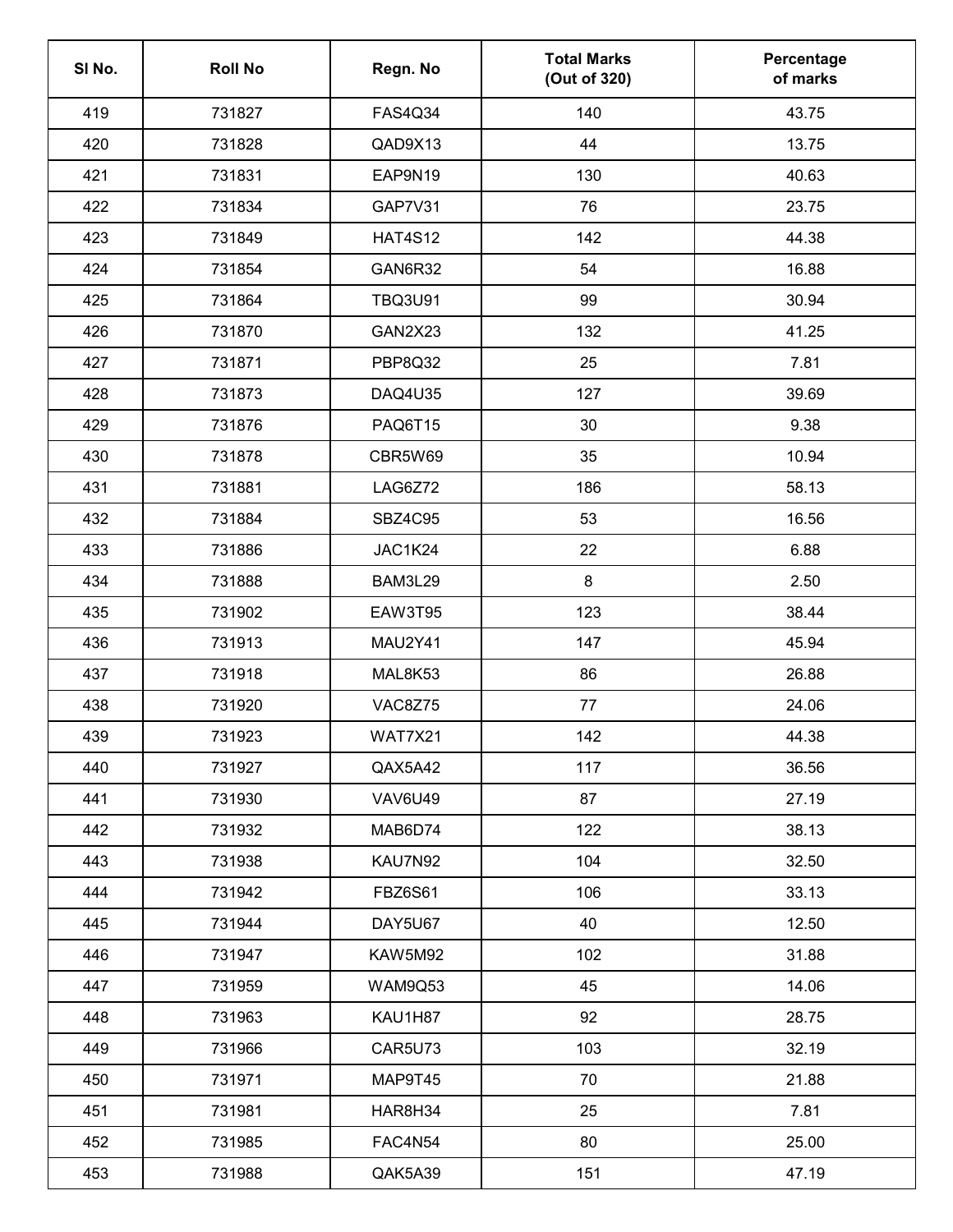| SI No. | <b>Roll No</b> | Regn. No       | <b>Total Marks</b><br>(Out of 320) | Percentage<br>of marks |
|--------|----------------|----------------|------------------------------------|------------------------|
| 454    | 731992         | <b>EBW9C31</b> | 30                                 | 9.38                   |
| 455    | 731995         | KAL9H75        | 78                                 | 24.38                  |
| 456    | 731999         | WAT4C47        | 42                                 | 13.13                  |
| 457    | 732005         | RAL4F69        | 78                                 | 24.38                  |
| 458    | 732011         | <b>WAR1J56</b> | 81                                 | 25.31                  |
| 459    | 732017         | WAY4F41        | 93                                 | 29.06                  |
| 460    | 732018         | BAN6H83        | 64                                 | 20.00                  |
| 461    | 732019         | VAB9R55        | 67                                 | 20.94                  |
| 462    | 732022         | TAK2D61        | 66                                 | 20.63                  |
| 463    | 732030         | <b>TBW4K17</b> | 107                                | 33.44                  |
| 464    | 732033         | <b>HAP6W54</b> | 21                                 | 6.56                   |
| 465    | 732059         | CAK8X93        | 58                                 | 18.13                  |
| 466    | 732061         | MAZ6L54        | 55                                 | 17.19                  |
| 467    | 732063         | LAW7R62        | 31                                 | 9.69                   |
| 468    | 732066         | WAD1F75        | 47                                 | 14.69                  |
| 469    | 732067         | NAV2P56        | 20                                 | 6.25                   |
| 470    | 732076         | VAQ1H22        | 130                                | 40.63                  |
| 471    | 732080         | MAX8U26        | 247                                | 77.19                  |
| 472    | 732086         | <b>WAW5L95</b> | 45                                 | 14.06                  |
| 473    | 732101         | LAW3B97        | 118                                | 36.88                  |
| 474    | 732106         | <b>JAS4U14</b> | 114                                | 35.63                  |
| 475    | 732107         | <b>TAQ1L33</b> | 171                                | 53.44                  |
| 476    | 732114         | CAX9N33        | 180                                | 56.25                  |
| 477    | 732129         | EAL2V28        | 60                                 | 18.75                  |
| 478    | 732135         | DAP5H28        | 58                                 | 18.13                  |
| 479    | 732136         | HAB2L66        | 203                                | 63.44                  |
| 480    | 732139         | WBZ6A95        | 146                                | 45.63                  |
| 481    | 732142         | FAM3M66        | 37                                 | 11.56                  |
| 482    | 732144         | <b>GBQ1J88</b> | 124                                | 38.75                  |
| 483    | 732148         | KAN3M78        | 75                                 | 23.44                  |
| 484    | 732149         | MAQ8R69        | 100                                | 31.25                  |
| 485    | 732156         | MAT2D61        | 42                                 | 13.13                  |
| 486    | 732162         | MAR8Y33        | 62                                 | 19.38                  |
| 487    | 732164         | <b>FAK3Q24</b> | 105                                | 32.81                  |
| 488    | 732166         | VAN2D69        | 186                                | 58.13                  |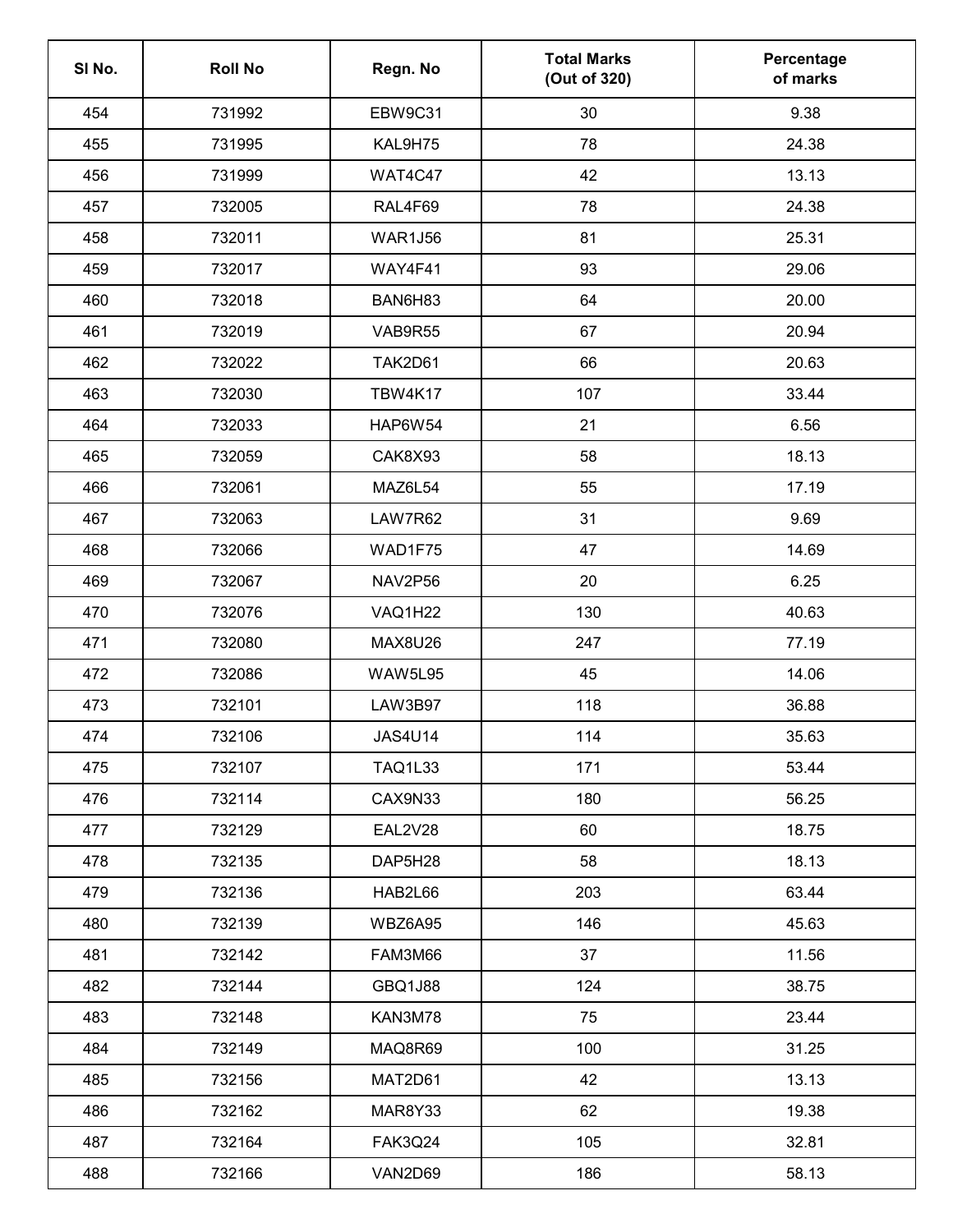| SI No. | <b>Roll No</b> | Regn. No       | <b>Total Marks</b><br>(Out of 320) | Percentage<br>of marks |
|--------|----------------|----------------|------------------------------------|------------------------|
| 489    | 732172         | JAN3H18        | 45                                 | 14.06                  |
| 490    | 732173         | NAE2C69        | 56                                 | 17.50                  |
| 491    | 732177         | <b>TAQ6T35</b> | 49                                 | 15.31                  |
| 492    | 732181         | <b>UAL7U24</b> | 24                                 | 7.50                   |
| 493    | 732188         | EAM2N38        | 131                                | 40.94                  |
| 494    | 732196         | GAZ7Q91        | 38                                 | 11.88                  |
| 495    | 732198         | WBQ2A26        | 60                                 | 18.75                  |
| 496    | 732202         | MAR8C26        | 246                                | 76.88                  |
| 497    | 732204         | <b>FAS8N69</b> | 85                                 | 26.56                  |
| 498    | 732224         | FAD6V73        | 92                                 | 28.75                  |
| 499    | 732225         | <b>RAJ5B85</b> | 82                                 | 25.63                  |
| 500    | 732226         | FAQ1F62        | 39                                 | 12.19                  |
| 501    | 732227         | <b>NAC7S67</b> | 98                                 | 30.63                  |
| 502    | 732230         | <b>CAP8W21</b> | 54                                 | 16.88                  |
| 503    | 732235         | QBT2R52        | 92                                 | 28.75                  |
| 504    | 732243         | GBQ7T41        | 60                                 | 18.75                  |
| 505    | 732248         | MAT8X25        | 95                                 | 29.69                  |
| 506    | 732250         | MAA6B76        | 25                                 | 7.81                   |
| 507    | 732255         | DAK9Q28        | 142                                | 44.38                  |
| 508    | 732258         | <b>RAZ8V28</b> | 95                                 | 29.69                  |
| 509    | 732263         | <b>TBQ5E85</b> | 45                                 | 14.06                  |
| 510    | 732265         | <b>VAS1N22</b> | 145                                | 45.31                  |
| 511    | 732266         | <b>FAN8X51</b> | 54                                 | 16.88                  |
| 512    | 732267         | QAD9T21        | 60                                 | 18.75                  |
| 513    | 732270         | KAK2L59        | 119                                | 37.19                  |
| 514    | 732271         | SAC8T32        | 70                                 | 21.88                  |
| 515    | 732288         | VBP5F72        | 101                                | 31.56                  |
| 516    | 732293         | RAC8D25        | 25                                 | 7.81                   |
| 517    | 732312         | JAR9K33        | 50                                 | 15.63                  |
| 518    | 732313         | <b>KAF8T72</b> | 117                                | 36.56                  |
| 519    | 732315         | <b>FAS1E15</b> | 62                                 | 19.38                  |
| 520    | 732317         | MAR8V95        | 72                                 | 22.50                  |
| 521    | 732325         | CAE2H49        | 89                                 | 27.81                  |
| 522    | 732334         | <b>RAS3S61</b> | 61                                 | 19.06                  |
| 523    | 732335         | UAL3B84        | 106                                | 33.13                  |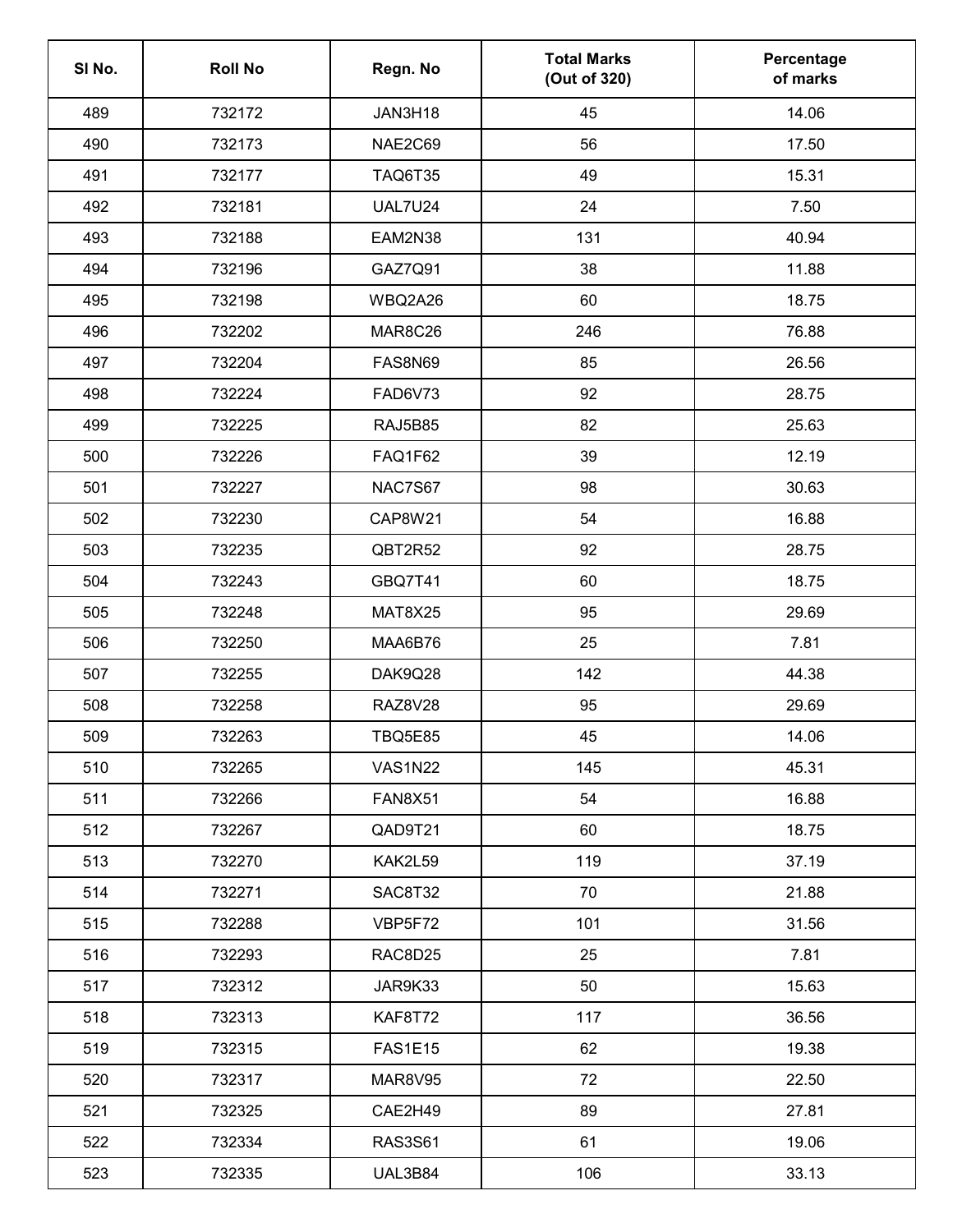| SI No. | <b>Roll No</b> | Regn. No       | <b>Total Marks</b><br>(Out of 320) | Percentage<br>of marks |
|--------|----------------|----------------|------------------------------------|------------------------|
| 524    | 732340         | <b>WAS1B94</b> | 110                                | 34.38                  |
| 525    | 732341         | NAW9P17        | 62                                 | 19.38                  |
| 526    | 732347         | MBT2Q36        | 59                                 | 18.44                  |
| 527    | 732351         | HAH9R89        | 40                                 | 12.50                  |
| 528    | 732353         | RAJ4Z76        | 100                                | 31.25                  |
| 529    | 732356         | <b>WAX1R81</b> | 47                                 | 14.69                  |
| 530    | 732361         | BAV3H96        | 86                                 | 26.88                  |
| 531    | 732362         | JAK2R81        | 46                                 | 14.38                  |
| 532    | 732372         | <b>VAT7T15</b> | 73                                 | 22.81                  |
| 533    | 732373         | GAV5K82        | 129                                | 40.31                  |
| 534    | 732395         | FAY3W48        | 108                                | 33.75                  |
| 535    | 732396         | <b>UBP5S16</b> | 25                                 | 7.81                   |
| 536    | 732400         | FAG7W86        | 101                                | 31.56                  |
| 537    | 732406         | <b>WAS1R41</b> | 55                                 | 17.19                  |
| 538    | 732407         | CAU2M18        | 119                                | 37.19                  |
| 539    | 732412         | BAR8Y84        | 107                                | 33.44                  |
| 540    | 732415         | RBZ9M77        | 38                                 | 11.88                  |
| 541    | 732420         | LAY6N84        | 31                                 | 9.69                   |
| 542    | 732425         | <b>HAP3T59</b> | 40                                 | 12.50                  |
| 543    | 732429         | SAK6G76        | 76                                 | 23.75                  |
| 544    | 732433         | JBU1W64        | 40                                 | 12.50                  |
| 545    | 732434         | NAM3C92        | 119                                | 37.19                  |
| 546    | 732435         | DAR8Q79        | 97                                 | 30.31                  |
| 547    | 732437         | <b>TBP6J58</b> | 51                                 | 15.94                  |
| 548    | 732439         | CAP6T95        | 139                                | 43.44                  |
| 549    | 732444         | GAB2Y37        | 105                                | 32.81                  |
| 550    | 732447         | MAL7J75        | 20                                 | 6.25                   |
| 551    | 732452         | WAL2V81        | 145                                | 45.31                  |
| 552    | 732459         | WAA5B86        | 60                                 | 18.75                  |
| 553    | 732460         | LAP3M97        | 65                                 | 20.31                  |
| 554    | 732462         | <b>TBV1U78</b> | 25                                 | 7.81                   |
| 555    | 732464         | NAZ4L17        | 112                                | 35.00                  |
| 556    | 732467         | SAC6N15        | 125                                | 39.06                  |
| 557    | 732468         | QAW2E54        | 134                                | 41.88                  |
| 558    | 732485         | CAL2E92        | 90                                 | 28.13                  |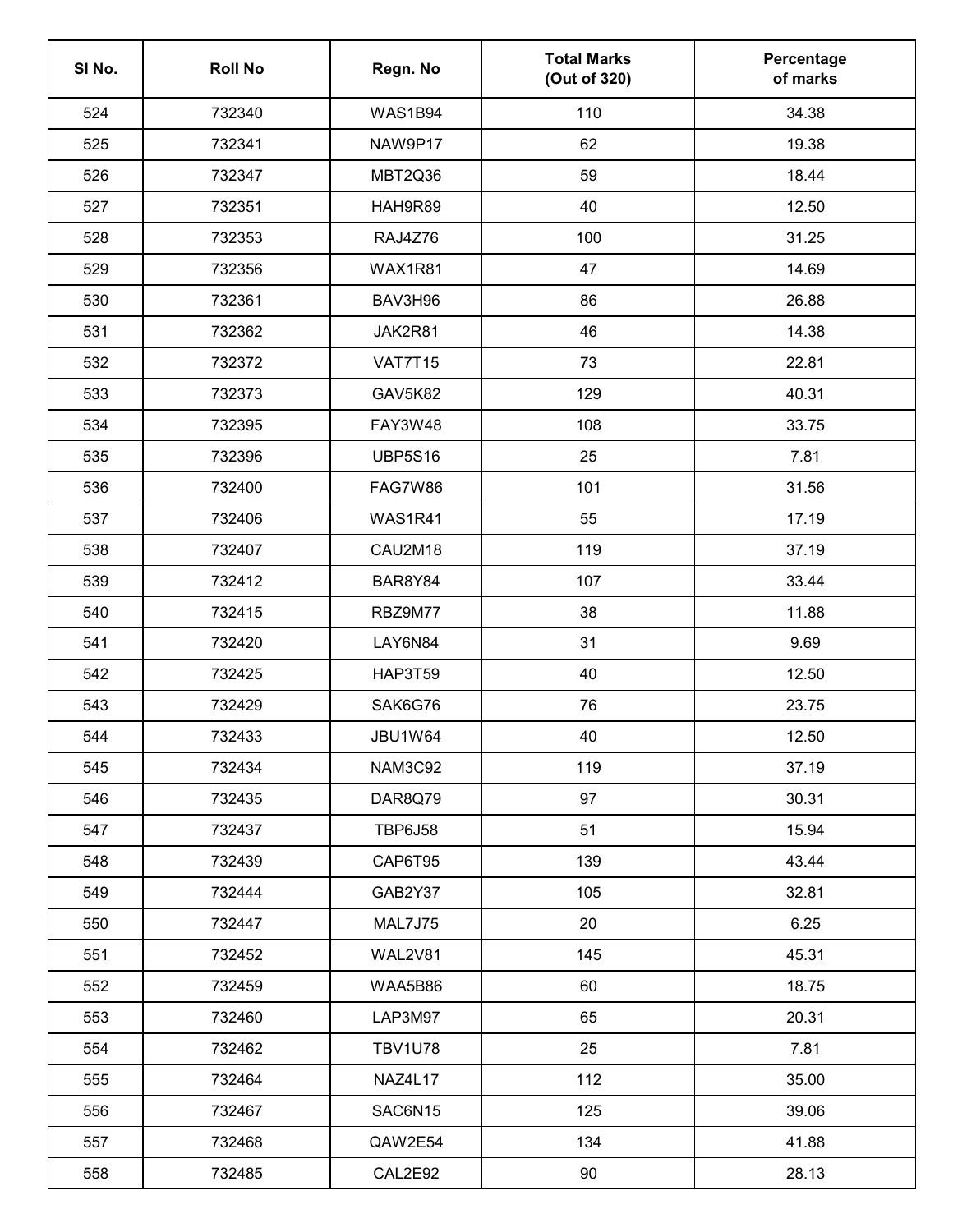| SI No. | <b>Roll No</b> | Regn. No       | <b>Total Marks</b><br>(Out of 320) | Percentage<br>of marks |
|--------|----------------|----------------|------------------------------------|------------------------|
| 559    | 732498         | SAP3G23        | $\pmb{0}$                          | 0.00                   |
| 560    | 732500         | <b>TAS1F42</b> | 76                                 | 23.75                  |
| 561    | 732507         | <b>WAQ4S82</b> | $\pmb{0}$                          | 0.00                   |
| 562    | 732508         | MAV9W56        | 70                                 | 21.88                  |
| 563    | 732514         | <b>UAS1Y26</b> | 60                                 | 18.75                  |
| 564    | 732520         | JAA7T86        | 164                                | 51.25                  |
| 565    | 732522         | WAT1F54        | 153                                | 47.81                  |
| 566    | 732525         | PBV3H53        | 55                                 | 17.19                  |
| 567    | 732528         | <b>CAL1Z93</b> | 178                                | 55.63                  |
| 568    | 732532         | CBP5H33        | 126                                | 39.38                  |
| 569    | 732537         | <b>TAT5G75</b> | 206                                | 64.38                  |
| 570    | 732538         | <b>PAX3L19</b> | 54                                 | 16.88                  |
| 571    | 732550         | <b>NAN2Y84</b> | 135                                | 42.19                  |
| 572    | 732553         | HAP7W26        | 145                                | 45.31                  |
| 573    | 732561         | GAK8S19        | 44                                 | 13.75                  |
| 574    | 732565         | QBP6J84        | 49                                 | 15.31                  |
| 575    | 732569         | SBP5N85        | 114                                | 35.63                  |
| 576    | 732571         | <b>CAS1U25</b> | 22                                 | 6.88                   |
| 577    | 732572         | BAB7A95        | 96                                 | 30.00                  |
| 578    | 732577         | JAY4Y64        | 159                                | 49.69                  |
| 579    | 732578         | NAJ4K54        | 134                                | 41.88                  |
| 580    | 732583         | JAG7F44        | 44                                 | 13.75                  |
| 581    | 732589         | <b>FBZ4G21</b> | 108                                | 33.75                  |
| 582    | 732595         | BAV8R92        | 88                                 | 27.50                  |
| 583    | 732596         | MBQ6Z93        | 150                                | 46.88                  |
| 584    | 732598         | HAJ3D62        | 174                                | 54.38                  |
| 585    | 732604         | SBP5H62        | 104                                | 32.50                  |
| 586    | 732605         | RAM2R95        | 78                                 | 24.38                  |
| 587    | 732606         | <b>UAM7C87</b> | 177                                | 55.31                  |
| 588    | 732607         | <b>TAW1B34</b> | 75                                 | 23.44                  |
| 589    | 732610         | BAL5W93        | 78                                 | 24.38                  |
| 590    | 732611         | HAL6T36        | 69                                 | 21.56                  |
| 591    | 732615         | NBP9C73        | 66                                 | 20.63                  |
| 592    | 732616         | NAF2N66        | 20                                 | 6.25                   |
| 593    | 732620         | <b>UAS1V72</b> | $30\,$                             | 9.38                   |